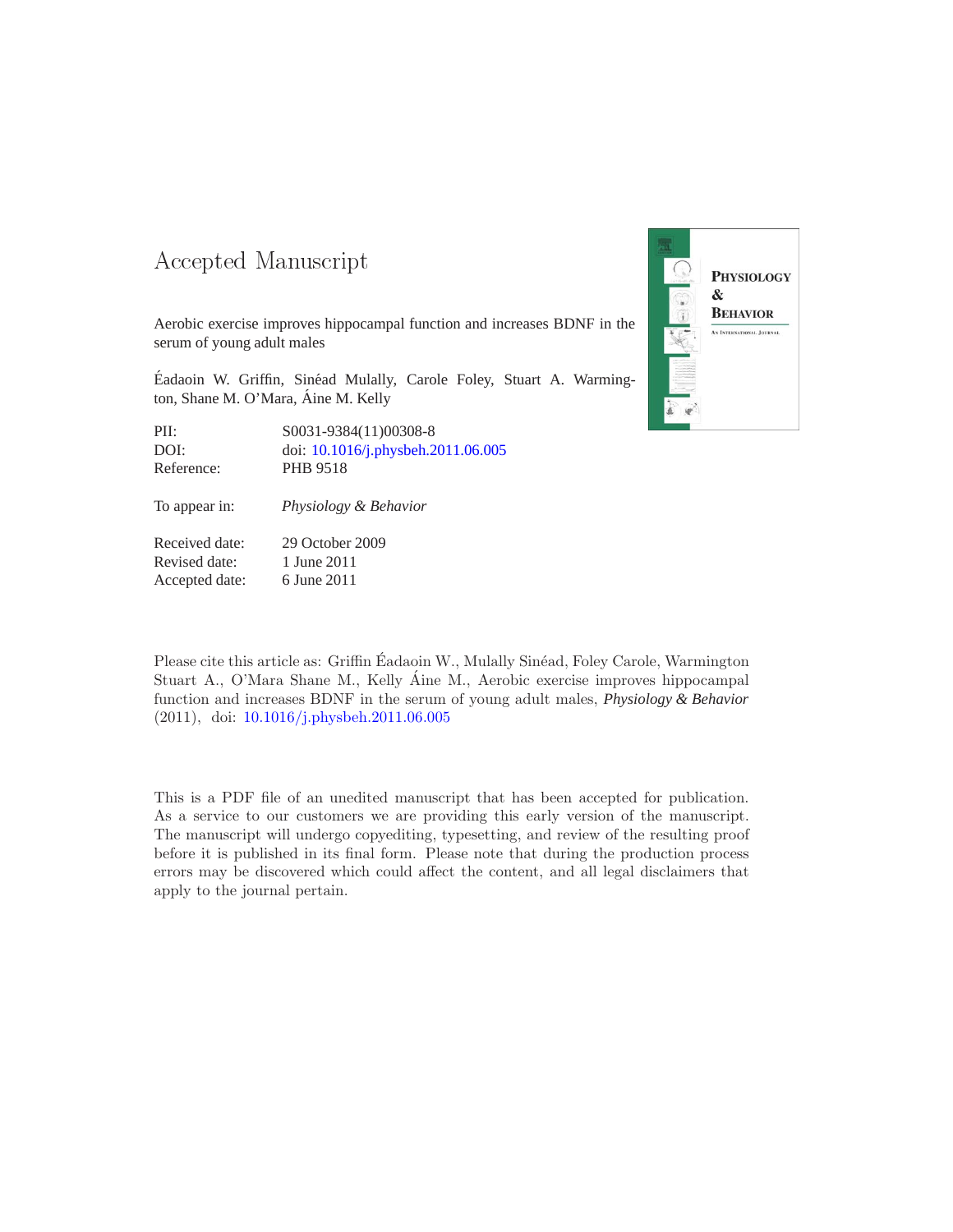# **EPTED MAI**

**Aerobic exercise improves hippocampal function and increases BDNF in the serum of young adult males** 

Éadaoin W. Griffin<sup>1,3</sup>, Sinéad Mulally<sup>2,3</sup>, Carole Foley<sup>1</sup>, Stuart A. Warmington<sup>1,4</sup>, Shane M. O'Mara<sup>2,3</sup> and Áine M. Kelly<sup>1,3\*</sup>

bic exercise improves hippocampal function and increase of young adult males<br>
in W. Griffin<sup>1,3</sup>, Sinéad Mulally<sup>2,3</sup>, Carole Foley<sup>1</sup>, Stuart 4<br>
H. O'Mara<sup>2,3</sup> and Áine M. Kelly<sup>1,3</sup>\*<br>
iment of Physiology, School of Medic Department of Physiology, School of Medicine<sup>1</sup>, School of Psychology<sup>2</sup> and Trinity College Institute of Neuroscience<sup>3</sup>, University of Dublin, Trinity College, Dublin 2, Ireland. School of Exercise and Nutrition Sciences, Deakin University, Burwood 3125, Victoria, Australia<sup>4</sup>.

Running title: Exercise increases learning and BDNF

Number of (i) Pages=31 (ii) Figures=6

Number of words in (i) Manuscript=4794 (ii) Abstract=200; (iii) Introduction=436;

\*Corresponding author: E-mail: aikelly@tcd.ie; Phone: 0035318963794; Fax: 00353 16793545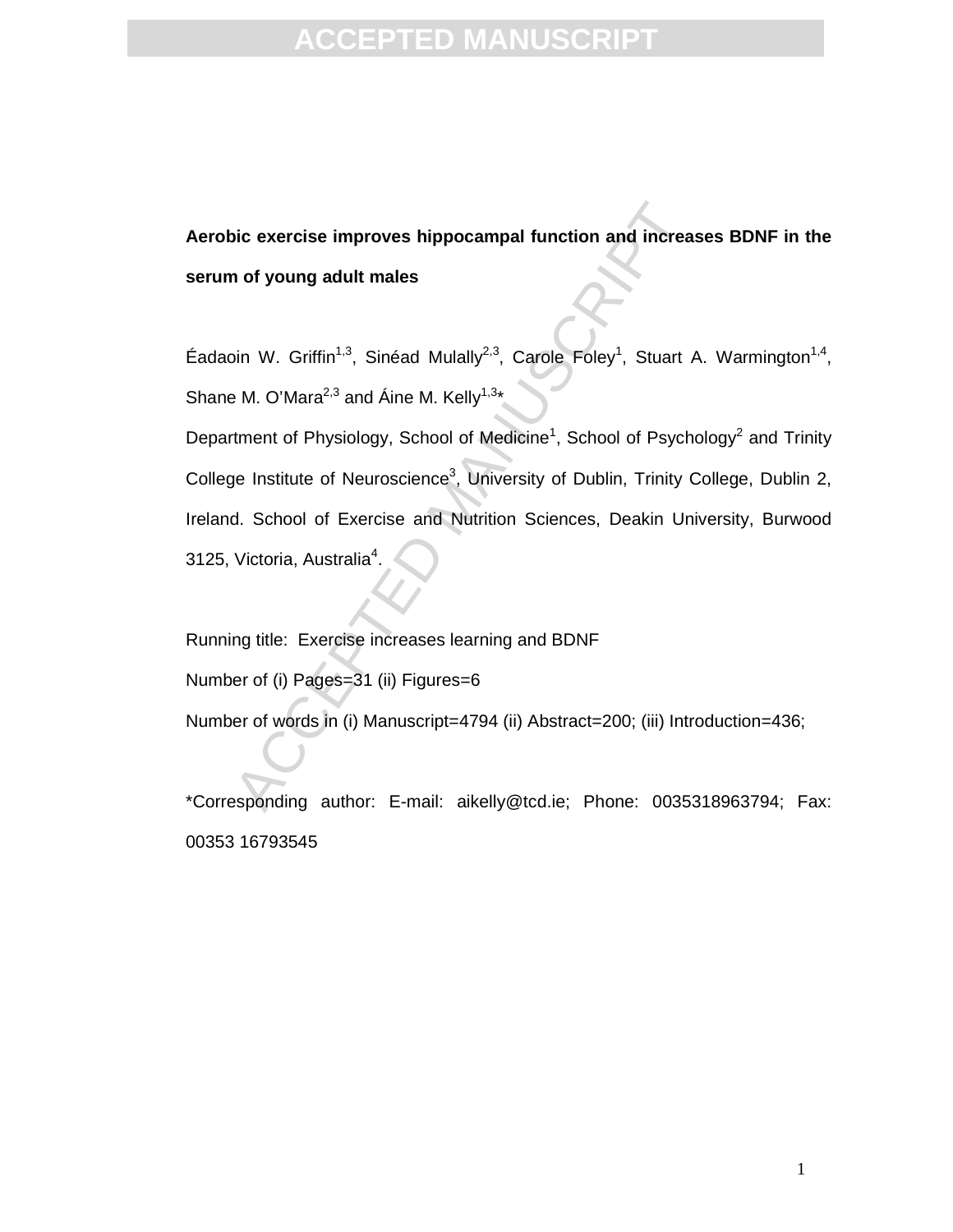#### **Abstract**

Example of the start of the start of the start of the start of the start of the start of the start of the start of the start of the start of the start of the start of the start of the start of the start of the start of the Physical activity has been reported to improve cognitive function in humans and rodents, possibly via a brain-derived neurotrophic factor (BDNF)-regulated mechanism. In this study of human subjects, we have assessed the effects of acute and chronic exercise on performance of a face-name matching task, which recruits the hippocampus and associated structures of the medial temporal lobe, and the Stroop word-colour task, which does not, and have assessed circulating concentrations of BDNF and IGF-1 in parallel. The results show that a short period of high-intensity cycling results in enhancements in performance of the face-name matching, but not the Stroop, task. These changes in cognitive function were paralleled by increased concentration of BDNF, but not IGF-1, in the serum of exercising subjects. 3 weeks of cycling training had no effect on cardiovascular fitness, as assessed by  $VO<sub>2</sub>$  scores, cognitive function, or serum BDNF concentration. Increases in fitness, cognitive function and serum BDNF response to acute exercise were observed following 5 weeks of aerobic training. These data indicate that both acute and chronic exercise improve medial temporal lobe function concomitant with increased concentrations of BDNF in the serum, suggesting a possible functional role for this neurotrophic factor in exercise-induced cognitive enhancement in humans.

Keywords: Exercise; learning; BDNF; hippocampus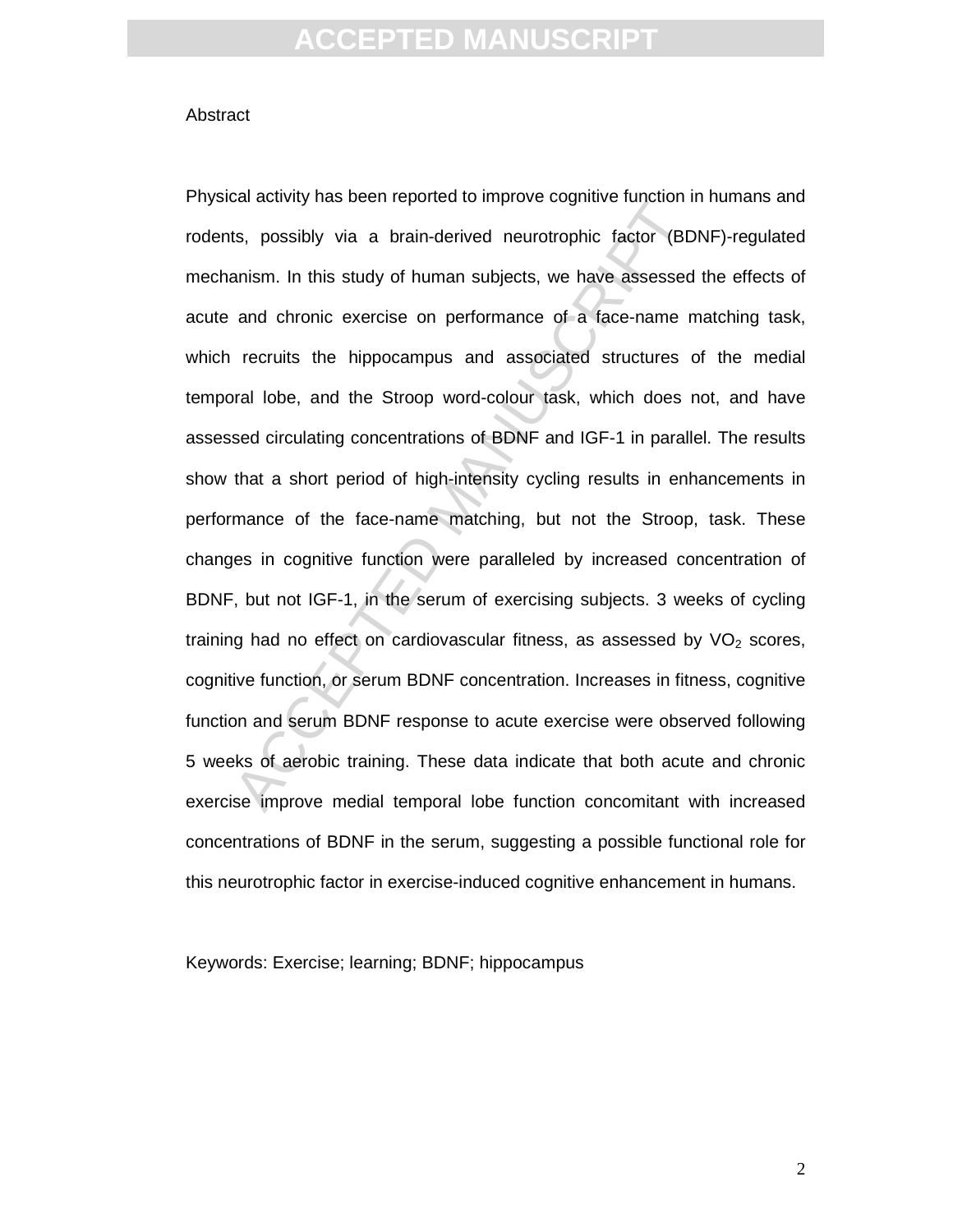### Introduction

mown, while recent evidence has also demonstrated the abil<br>mote brain health. The evidence that physically active<br>ularly those that have been active throughout their life<br>ased risk of developing Alzheimer's disease and oth The benefits that physical activity confers on cardiovascular health are well known, while recent evidence has also demonstrated the ability of exercise to promote brain health. The evidence that physically active older people, particularly those that have been active throughout their lifespan, are at decreased risk of developing Alzheimer's disease and other forms of dementia relative to their sedentary counterparts [1-3] strongly suggests that exercise may be a powerful protective strategy against age-related neurodegenerative decline. In addition to its neuroprotective actions, exercise enhances cognitive function in elderly people and slows the progression of dementia-related cognitive symptoms [4-6]. Thus, exercise may reduce the risk of developing dementia or ameliorate cognitive impairment already present in those suffering from neurodegenerative decline.

Moreover, exercise may also enhance cognitive function in young, healthy, adults. High impact running has been shown to improve vocabulary learning [7], while cycling has been shown to improve performance in a map recognition task [8] and in the Stroop word-colour task [9]. However, Grego et al. [8] also showed that prolonged exercise leading to fatigue compromises cognitive function. It has been suggested that intense exercise may facilitate aspects of cognitive function in a manner dependent on an individual's cardiovascular fitness [10]. A recent meta-analysis indicates that cognitive performance may be enhanced or impaired depending on when, relative to an acute exercise bout, performance is measured, the type of cognitive task selected, and the type of exercise performed [11].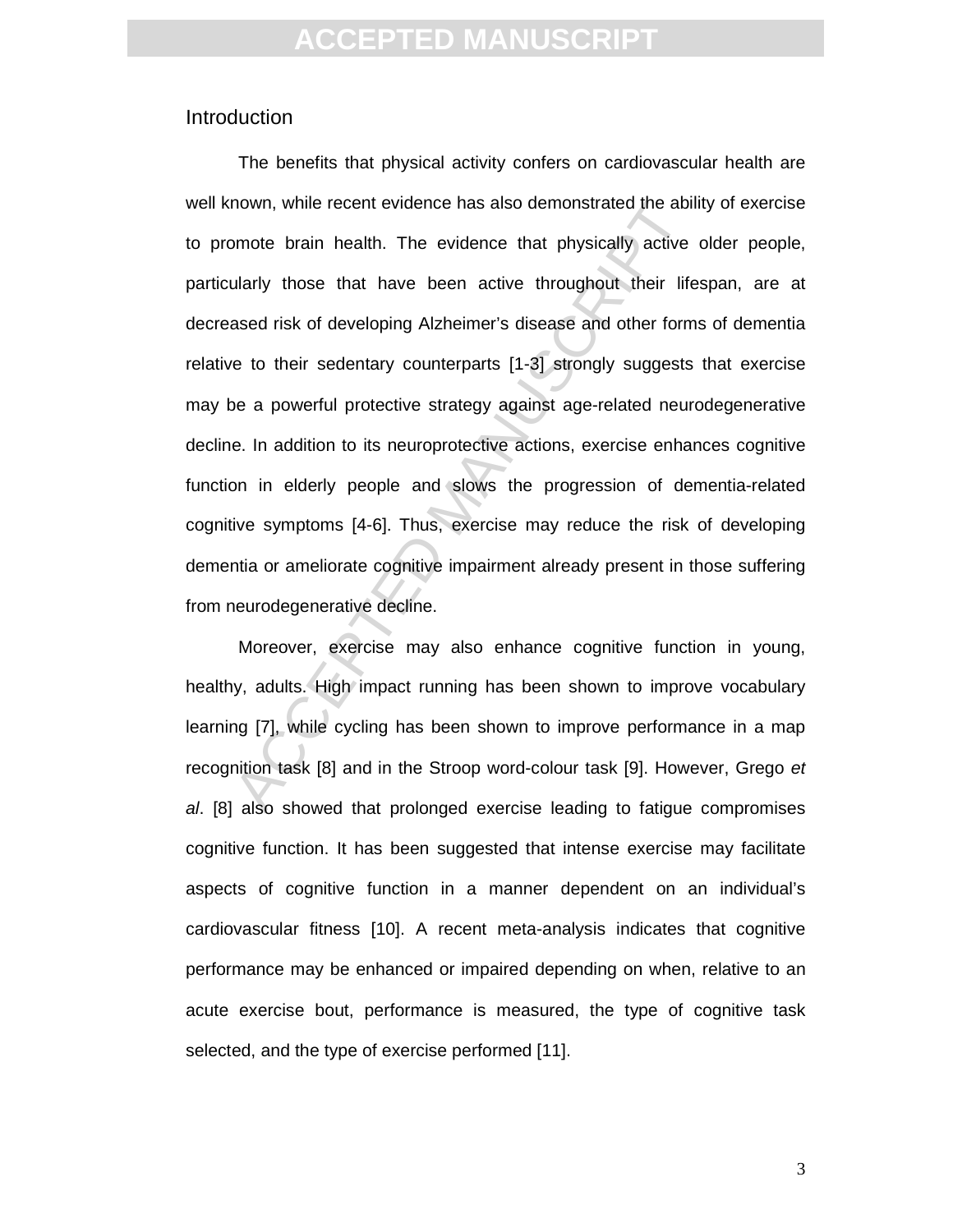bulate expression of brain-derived neurotrophic factor (E<br>campus [12-16]. The indisputable importance of the hip<br>ng and memory and the role of BDNF in mediating hippoca<br>ity are well established [17-20]; while additional ev Evidence available from animal studies provides some insight into the mechanisms by which exercise may enhance cognition. In rodent models, exercise has consistently been shown to enhance learning and persistently upregulate expression of brain-derived neurotrophic factor (BDNF) in the hippocampus [12-16]. The indisputable importance of the hippocampus in learning and memory and the role of BDNF in mediating hippocampal synaptic plasticity are well established [17-20]; while additional evidence indicates a role for insulin-like growth factor (IGF-1) in mediating the cognitive effects of exercise [21-23]. Interestingly, serum BDNF concentration has repeatedly been reported to increase following exercise in humans [9, 24-26] (for review see [27]), while IGF-1 responses to exercise are more variable [28-30].

Here, we have investigated the effect of acute exercise and aerobic exercise training on cognitive function in young, sedentary men. Given the evidence from animal models that hippocampal function is particularly responsive to exercise intervention, we assessed the impact of acute and aerobic exercise training on performance in a face-name matching task that recruits the hippocampus, and also on circulating concentrations of BDNF and IGF-1, in an attempt to investigate the possible causal links between increased availability of these growth factors and enhancements in cognitive function.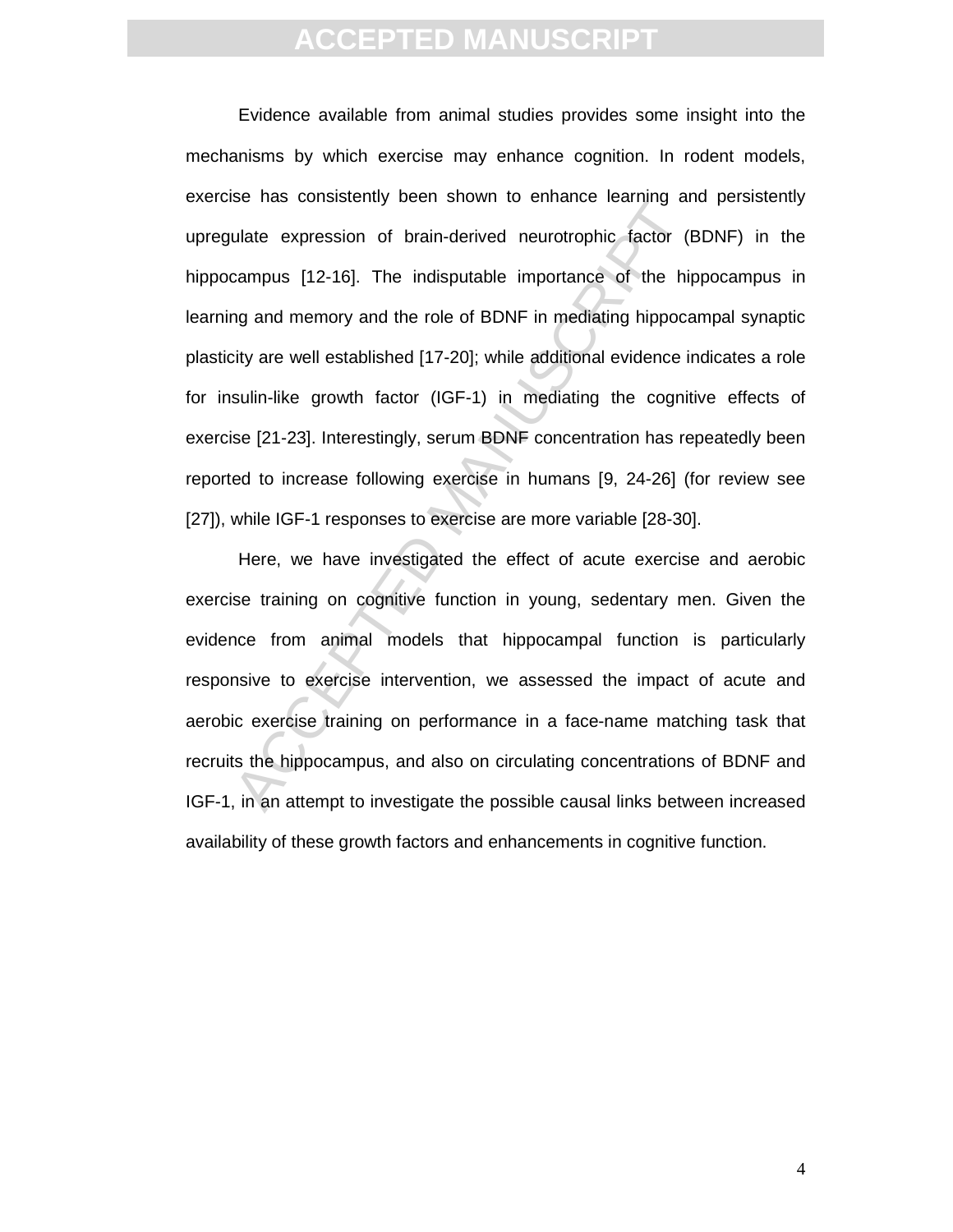### Materials and Methods

#### **Participants**

meants<br>
syperimental protocol was approved by the Ethical C<br>
syperimental protocol was approved by the Ethical C<br>
ge Dublin. Forty-seven healthy male students volunteered<br>
height, weight:  $22 \pm 2$  yrs,  $180 \pm 7$  cm,  $82 \pm$ The experimental protocol was approved by the Ethical Committee for Research Involving Human Participants, Faculty of Health Sciences, Trinity College Dublin. Forty-seven healthy male students volunteered to participate (age, height, weight:  $22 \pm 2$  yrs,  $180 \pm 7$  cm,  $82 \pm 11$  kg respectively, mean  $\pm$ SD). All subjects were sedentary (not involved in any regular physical training) prior to commencement of the study, and each received a routine medical examination before providing written informed consent in accordance with the declaration of Helsinki. Exclusion criteria included any contraindications to intense exercise discovered during the medical examination, intake of prescription medication, history of neurological problems, pre-existing injuries, smoking and intake of recreational drugs. All subjects were required to fast for 2 hours and to refrain from consumption of caffeine for 12 hours prior to testing.

#### Experimental protocol

Participants were allocated to an exercise group (EX) or a sedentary control group (CON; Fig 1b). During the first testing session all participants performed a set of cognitive tasks, including the face-name matching task and the Stroop task. Following this, the EX group completed a graded exercise test, which served as the acute exercise bout, while CON participants had a 30min rest (Fig 1a). Blood samples were collected from the EX group throughout the testing session, in order to assess the effect of acute exercise on serum BDNF and IGF-1 concentrations. A baseline blood sample was taken at 0min, followed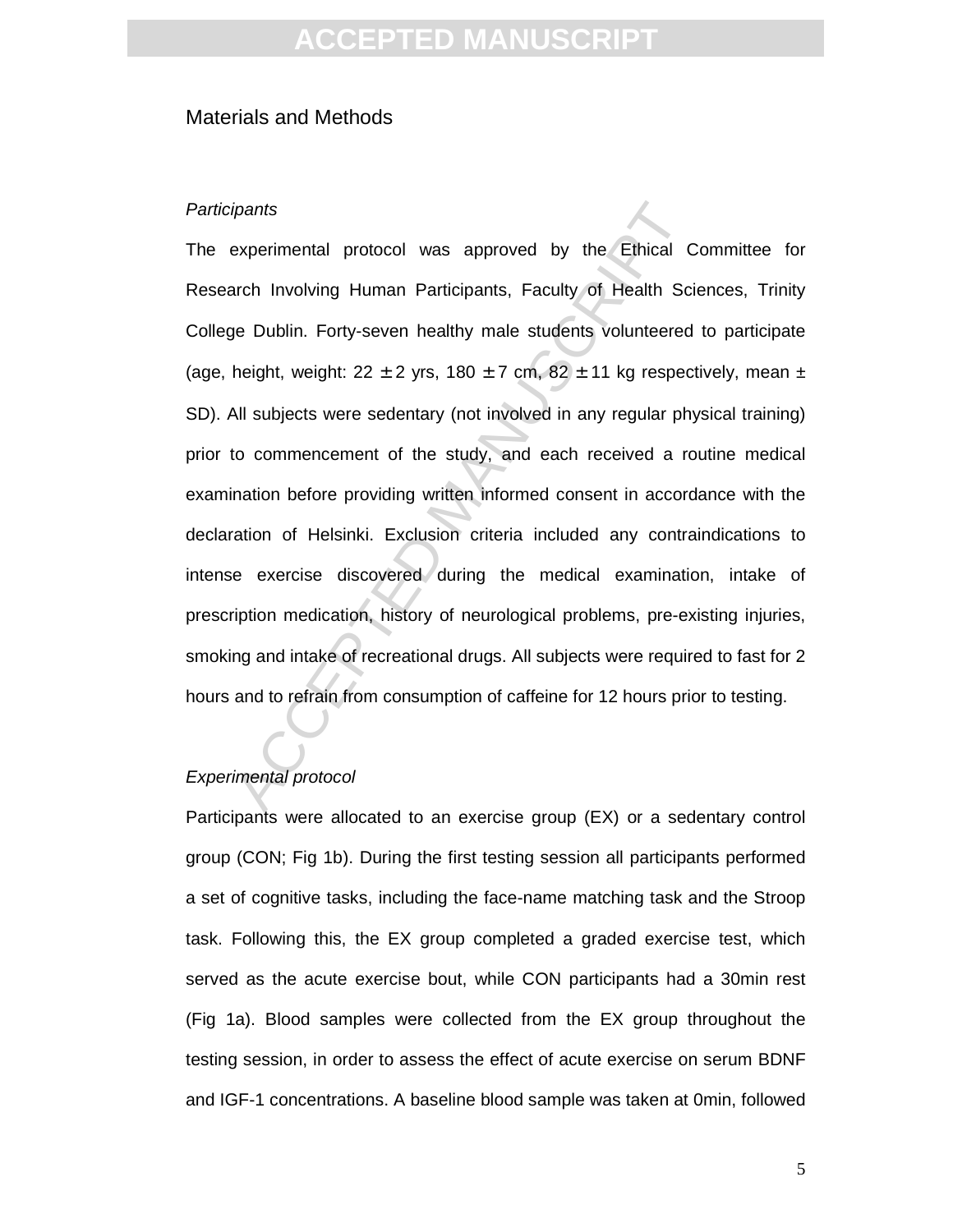# **ACCEPTED MANU**

by the first set of cognitive tests. Another blood sample was taken at 30min, prior to the graded exercise test (30min rest period for CON). A third, postacute exercise, blood sample was taken at 60min, the second set of cognitive tests was completed and a final blood sample was drawn at 90min (Figure1a).

Mas completed and a final blood sample was drawn, the second states and a final blood sample was drawn at 90min<br>
Amonic exercise protocols were used to assess the effects<br>
and a 5-week aerobic training intervention on cogn Two chronic exercise protocols were used to assess the effects of both a 3 week and a 5-week aerobic training intervention on cognition and on serum concentrations of BDNF and IGF-1. These aerobic training programmes were identical in all aspects except for duration. Following the first testing session the EX group was split into the subgroups: C-EX3, C-EX5, A-EX3 & A-EX5 (Fig 1a). The chronic-exercise subgroups, C-EX3 and C-EX5, completed 3 and 5 weeks of aerobic training respectively. The acute-exercise subgroups; A-EX3 and A-EX5, remained sedentary for the corresponding 3 and 5-week intervals and exercised only when performing the graded exercise test. All subgroups repeated the testing session (session 2, as in Fig 1a) following the appropriate 3 or 5-week interval. The CON group remained sedentary both during the testing sessions and during the 3-week or 5-week interval between sessions.

#### Acute exercise

The acute exercise protocol consisted of a graded exercise test (GXT) to volitional exhaustion, performed on a stationary cycle ergometer (Lode Excalibur, Groningen, Netherlands), to establish maximal oxygen consumption rate (VO<sub>2</sub> max). The initial workload was set at 75W and increased by 50W increments every 3min, until 9min, and subsequently by 25W increments each min until volitional exhaustion was reached. The subject wore a facemask throughout the test in order to collect expired air, which was analysed for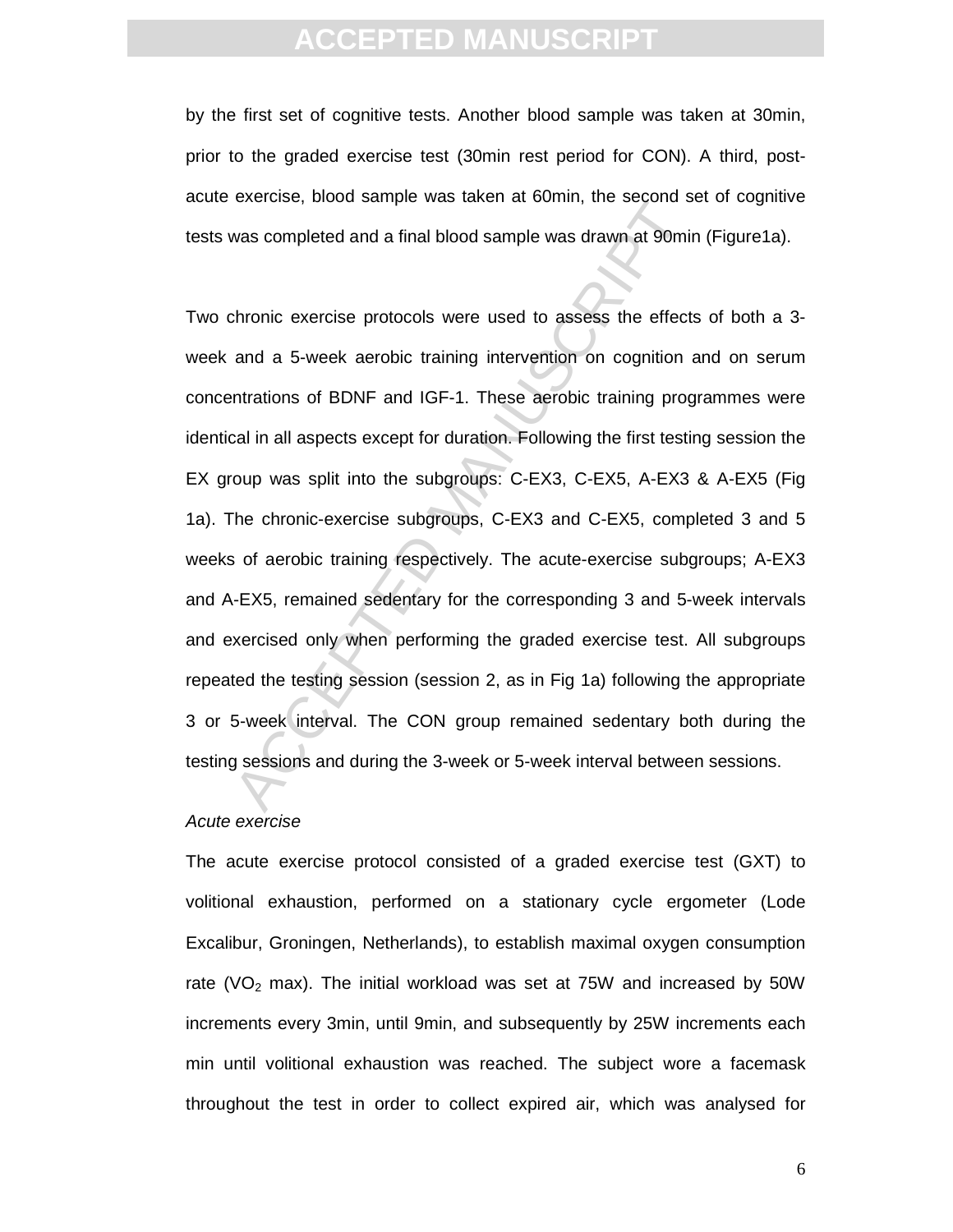volume and gas composition using an online system (Metalyser, Cortex Biophysik, Leipzig, Germany) and from which  $VO<sub>2</sub>$  max was determined as a measure of aerobic fitness. Subjects wore a heart rate monitor (Polar, Oulu, Finland) throughout the test and were verbally encouraged to continue cycling until heart rate (beats.min<sup>-1</sup>) approached the age predicted maximum (220 – age (yrs)).

#### Cognitive testing

Subjects were seated before a computer screen and were tested using the Face-Name matching task, followed immediately by the Stroop Word-Colour task.

### Face-Name matching task

d) throughout the test and were verbally encouraged to consert rate (beats.min<sup>-1</sup>) approached the age predicted may<br>
(d) throughout the test and were verbally encouraged to consert rate (beats.min<sup>-1</sup>) approached the age The face-name task was adapted from a paradigm by Zeineh et al. [31] and included encoding, distractor and recall phases. During the encoding block the subject was presented with images of ten unfamiliar faces paired with names. Each was presented in sequence for 3.5 s via a computer screen display. A 40 s distractor task was performed between each encoding and recall phase to prevent rote rehearsal of the face-name associations. During the distractor task, a fixation cross was presented on the screen at random intervals (0.5 to 3.5 s), and was replaced for 300 ms on screen by a black circle; the subject was required to press a response button on the keypad when presented with a black circle. The recall block consisted of a randomized presentation of the previously-viewed faces but without the paired names. Subjects were requested to recall the correct name and communicate it verbally to the experimenter.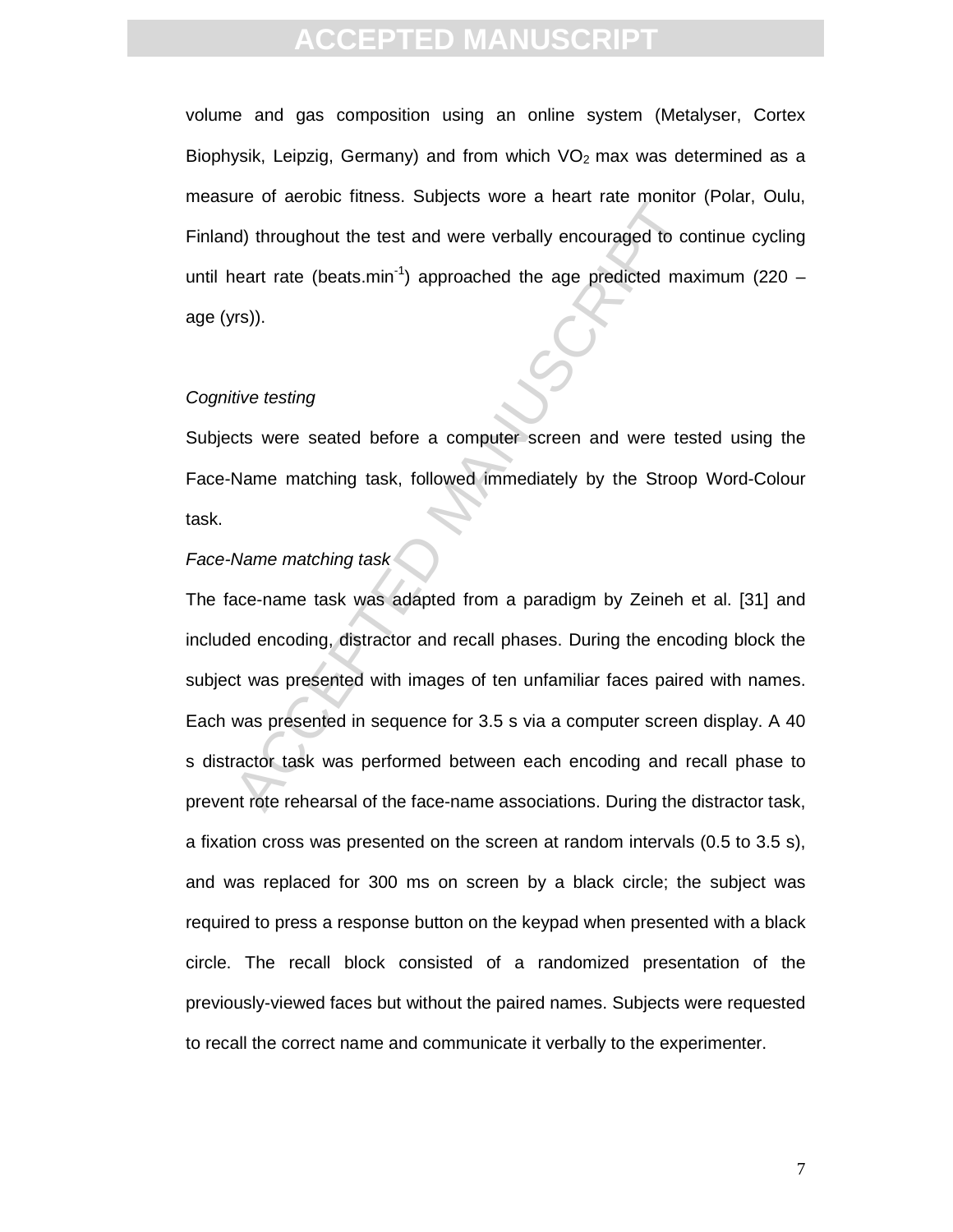Subjects viewed the same face-name combinations four times per task, providing a maximum possible score of 40. With each subject eventually completing two testing sessions comprising two cognitive trials, four different series of faces and names were used during the study, with no subject repeating the cognitive assessment on the same series of faces. Results are presented as the number of pairs recalled.

#### Stroop Word-Colour task

ouring the techning accounts complising the edginate trans,<br>of faces and names were used during the study, wit<br>ting the cognitive assessment on the same series of faces<br>hed as the number of pairs recalled.<br>Divord-Colour ta The Stroop word-colour task consisted of 2 trials of equal duration with a short (<1 min) inter-trial rest period. Participants were presented with a series of colour words (red, yellow, green, blue) on a computer screen. Words were presented in the same (congruent) or different (incongruent) coloured font. Words appeared on screen for 1.3 s. Subjects were required to inhibit their automatic response to read the word stimulus presented, and instead to report the font colour in which words were presented by pressing colour-coded buttons on a response pad. The protocol consisted of frequent congruent stimuli with randomized infrequent incongruent stimuli, in order to maximize cognitive interference. Results are presented as percentage response accuracy. Tasks were programmed and run using E-Prime version 1.1 software (Psychology Software Tools, Pittsburgh Tools, Pittsburgh, USA).

#### Aerobic Training

The chronic-exercise groups, C-EX3 and C-EX5 were required to attend the lab for supervised aerobic cycle training three times per week until session 2. Training was performed on a stationary cycle ergometer for between 30 and 60 min per session. The workload and duration of the exercise were increased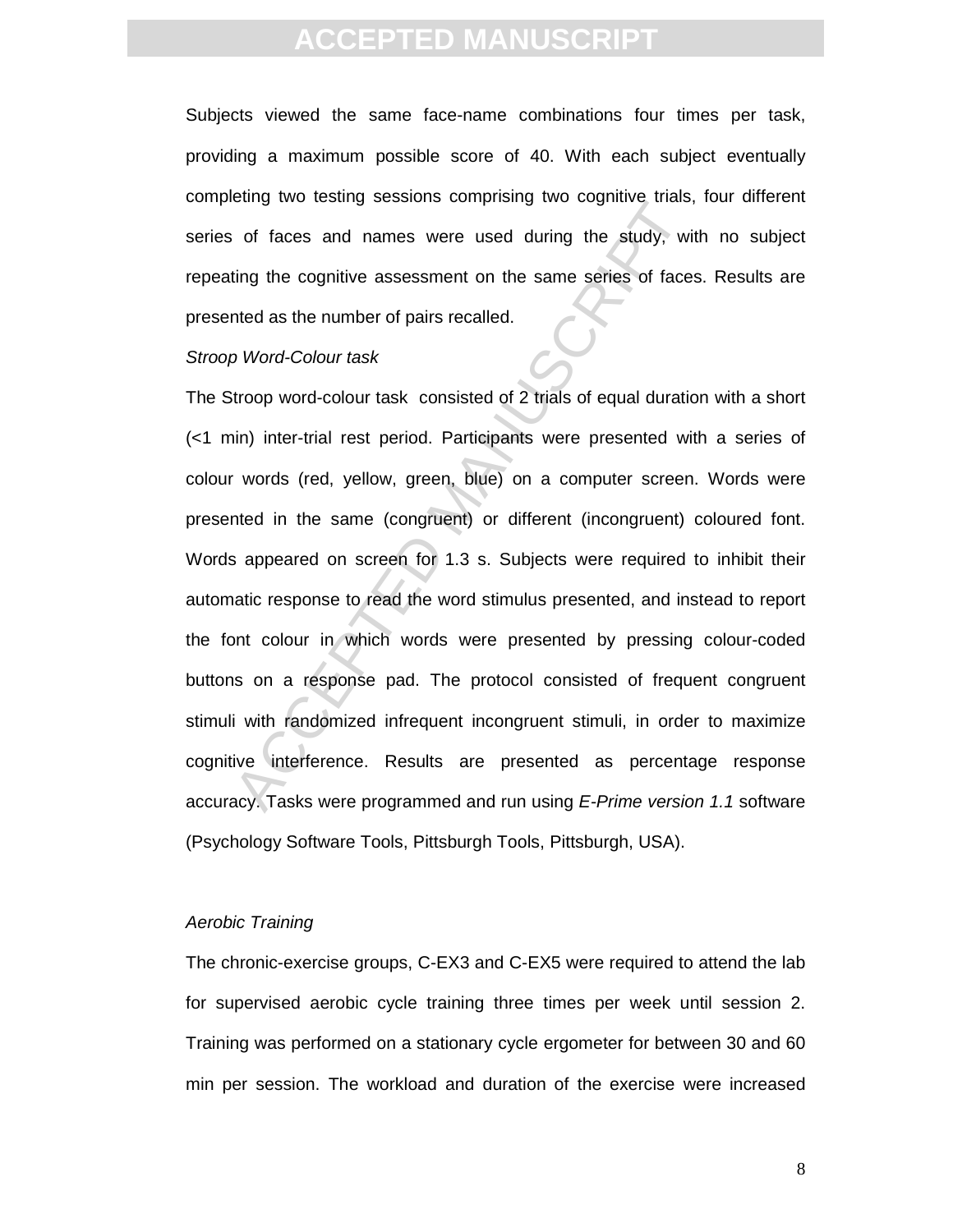# **ACCEPTED MANUS**

gradually until subjects could maintain a workload estimated to require 60% VO<sub>2</sub>max for 60 min. Heart rate was monitored during each training session as a second method of ensuring training intensity was near to the expected workload and as such that the training was sub-maximal and progressive over the entire training period (3 or 5 weeks).

#### Blood sampling

action of the training manning intensity was head to the experimental standard progressive of several standard progressive of generiod (3 or 5 weeks).<br>
Sampling<br>
a each testing session venous blood samples were obtained<br>
o During each testing session venous blood samples were obtained at t=0, 30, 60 and 90 min via an indwelling catheter located in a forearm vein. Following each sample collection the catheter was flushed with sterile saline (NaCl 0.9% (w/v)) to prevent clot formation within the catheter, while the catheter was cleared of saline prior to each sample collection. Samples were collected into coagulantfree 6 ml vaccutainer specimen tubes, incubated for 20 min at room temperature to allow clotting, then centrifuged at 5000 rpm for 20 min. The resulting supernatant was removed and stored at -80°C for later analysis of the serum concentration of IGF-1 and BDNF.

### Analysis of BDNF & IGF-1

Serum concentrations of BDNF (E<sub>max</sub><sup>®</sup> Immunoassay system; Promega Corporation, Madison, WI, USA) and IGF-1 (Human IGF-1 DuoSet ELISA Development kit; R&D Systems Europe, U.K.) were assessed by ELISA. In the case of BDNF, 96-well plates were coated with anti-BDNF monoclonal antibody (1:1000 dilution in carbonate coating buffer; 50 µl) and incubated overnight at 4°C. Plates were washed with Tris-buffered saline-Tween 20 wash buffer (TBS-T; 150 mM NaCl, 50 mM Tris-HCl, and 0.05% v/v Tween 20, pH 7.4) using an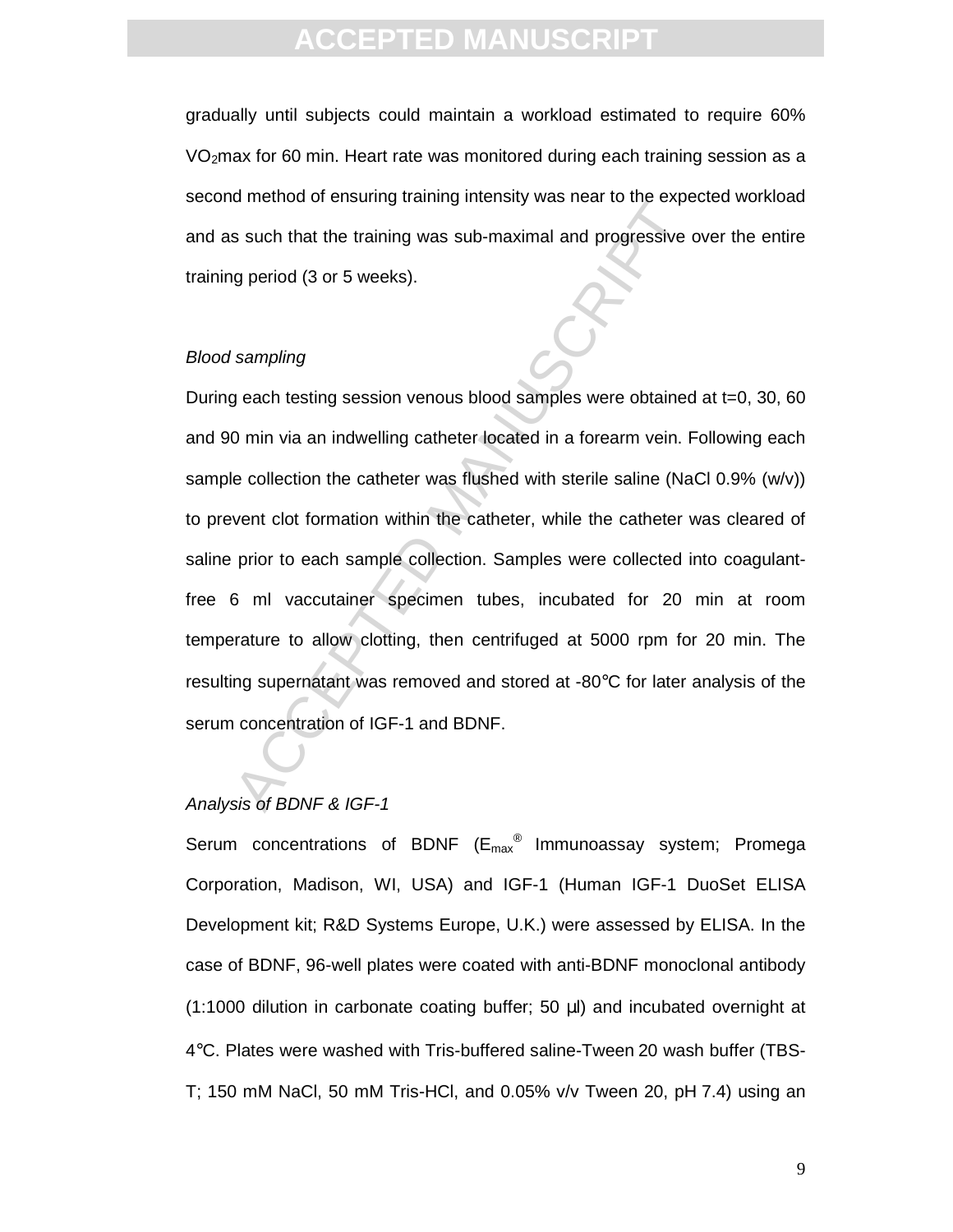Bot with 1BS-1 and samples and standards were added<br>tated for 2 hr at room temperature on an automated plate s<br>r five washes with TBS-T, anti-Human BDNF polyclonal<br>(1:500 dilution in 1X block buffer; 50  $\mu$ l) and incubat automated plate washer (Columbus Plus, Tecan, Austria), and blocked with block and sample buffer (100 µl) for 1hr at room temperature. Plates were washed with TBS-T and samples and standards were added (50 µl) and incubated for 2 hr at room temperature on an automated plate shaker. After a further five washes with TBS-T, anti-Human BDNF polyclonal antibody was added (1:500 dilution in 1X block buffer; 50 µl) and incubated for 2 hr at room temperature. Plates were rinsed five times with TBS-T, anti-IgY HRP conjugate (1:200 dilution in 1X block buffer; 50 µl) was added and the plates incubated for 1 hr at room temperature on a plate shaker. After a final wash with TBS-T, TMB One solution (50  $\mu$ I) was added and plates incubated for 30 min on a plate shaker. The reaction was stopped with 1N HCL  $(50 \mu l)$  and the absorbance of samples and standards were read at 450 nm using a plate reader (Sunrise basic, Tecan, Austria).

For the IGF-1 ELISA, 96-well plates were coated with capture antibody (mouse anti-human IGF-1, 1:180 dilution in PBS; 80 µl) and incubated overnight at room temperature. Plates were washed and blocked with block buffer (5% Tween 20, 5% Sucrose in PBS). Samples and standards were added (50 µl) and incubated for 2 hr at room temperature. Plates were washed, incubated with detection antibody (biotinylated goat anti-human IGF-1, 1:180 dilution in reagent diluent; 80 µl) for 2 hr at room temperature, and reacted with Streptavidin-HRP (1:200 dilution in reagent diluent; 80 µl) for 20 min. The reaction was stopped with 1N  $H_2SO_4$  (50 µl). The absorbance of samples and standards were read at 450 nm, standard curves were constructed for each plate and concentrations of BDNF and IGF-1 in the samples were extrapolated from the curves.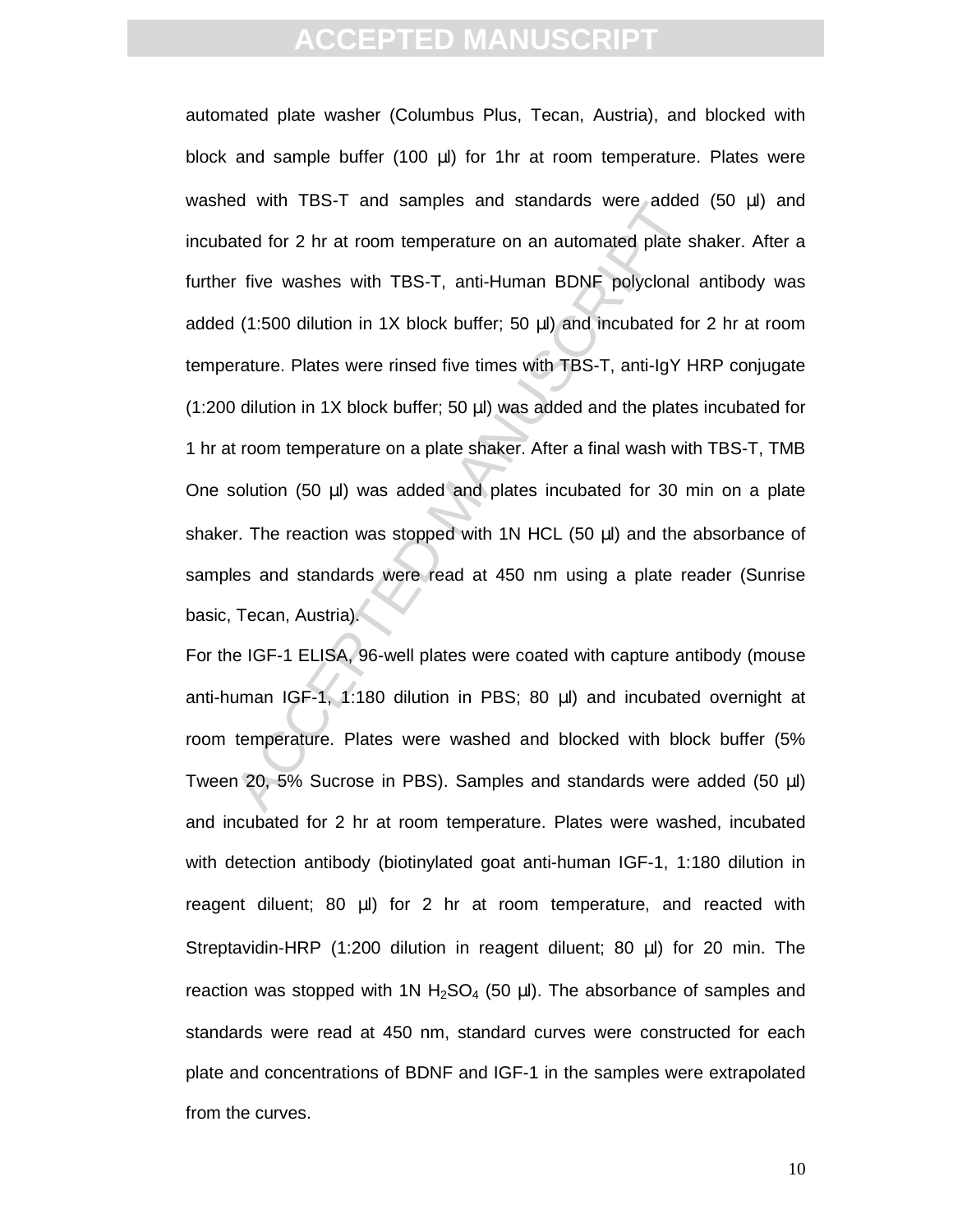#### Statistical Analysis

action analysis were performed doing straphped Frism 5 is<br>are expressed as mean ± standard deviation (SD). Group r<br>ted in Figure 1b. Where n numbers differ from Figure 1b, it<br>al of outliers (values greater than two standar Statistical analyses were performed using Graphpad Prism 5 for Mac OSX. Data are expressed as mean  $\pm$  standard deviation (SD). Group n numbers are indicated in Figure 1b. Where n numbers differ from Figure 1b, it is due to the removal of outliers (values greater than two standard deviations outside the mean) and is clearly indicated in the results. A possible limitation of our study is that a priori power calculations were not completed to determine optimal sample size. For analysis of the face-name task and the Stroop task, two-way repeated measures analysis of variance (ANOVA) were used to assess both the effect of trial (the repeated measure) and the effect of group. Where a significant difference occurred, Bonferroni post hoc analyses were performed. For the serum analysis, no blood samples were taken from the CON group, hence one-way repeated measures ANOVA with post hoc Newman-Keuls were used to analyse serum BDNF changes over time for session 1. Two-way repeated measures ANOVA with post hoc Bonferroni were used to analyse BDNF concentrations for session 2, to assess both the effect of time (the repeated measure) and group. A value of  $p<0.05$  was considered to be significant.

### Results

#### Acute exercise selectively enhanced cognitive function

Acute exercise induced an enhancement in hippocampal-dependent memory, as assessed by the face-name task (Fig. 2a). There was a significant effect of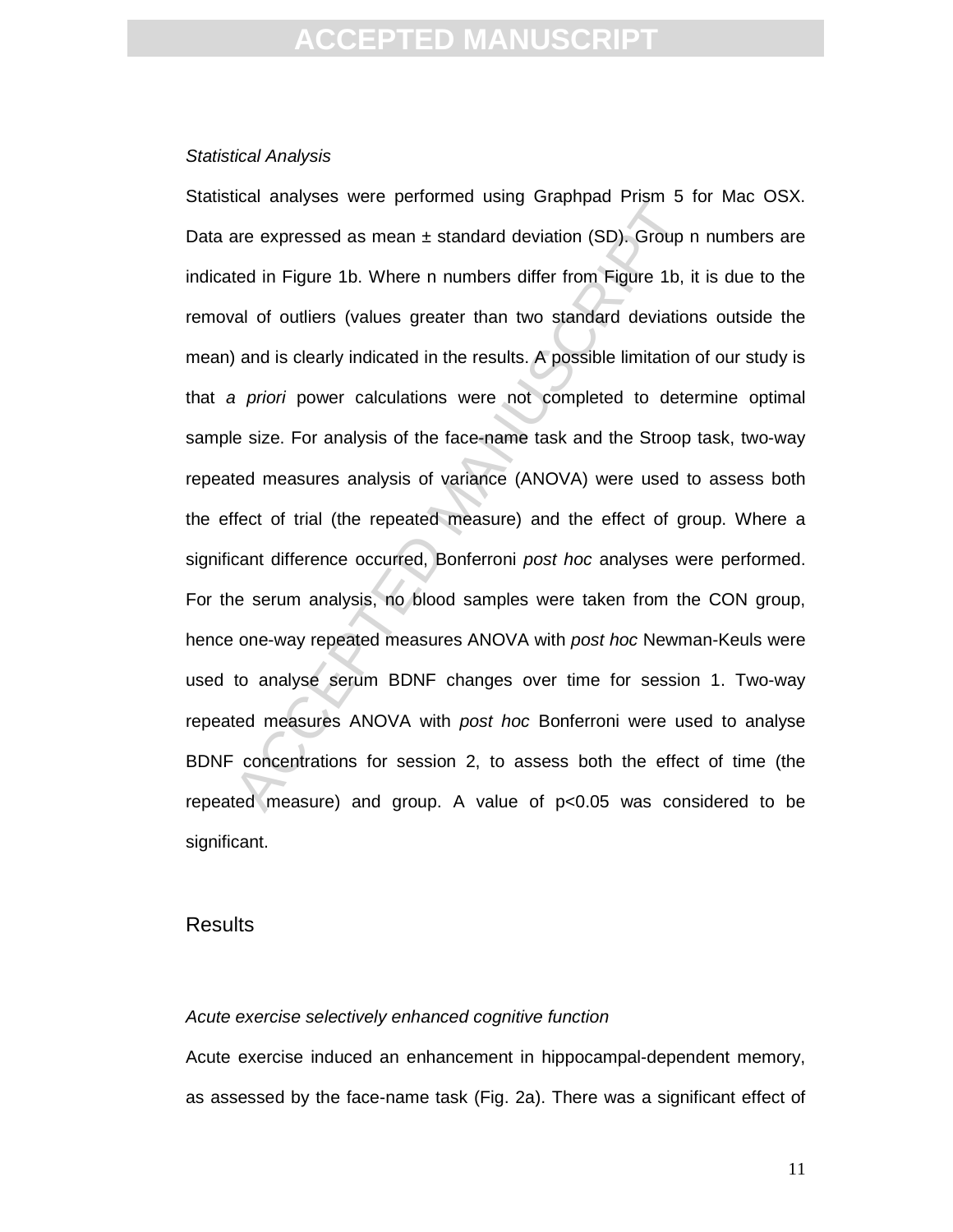# **ACCEPTED MANUS**

At that is interested and subsets altered task performant since and and the service and subsets altered task performant since altered that while CON scores increased across trial, (the basis recalled, trial 2: 17.08 ± 6.8 trial ( $p < 0.0001$ ,  $F_{(1,41)} = 19.42$ ; two-way repeated measures ANOVA and post hoc Bonferroni; CON n=13; EX n=30), indicating that performance in trial 2 was greater than trial 1. There was also a significant effect of group, (p=0.0219,  $F_{(1,41)}=5.681$ , indicating that exercise altered task performance. Post hoc analysis revealed that while CON scores increased across trial, (trial 1: 12.15  $\pm$ 3.13 pairs recalled, trial 2:  $17.08 \pm 6.85$  pairs recalled, p<0.05), EX improved in the performance of the task to a greater extent, (trial 1: 16.03  $\pm$  5.77 pairs recalled, trial 2: 21.20  $\pm$  7.01 pairs recalled, p<0.001). This suggests that, although familiarization with the task may have resulted in an improved score, the acute-exercise intervention resulted in an enhancement in the performance of this task. Results are expressed as mean  $\pm$  SD of the total number of pairs recalled across the 4 recall blocks, hence 40 is the maximum possible score. Acute exercise did not alter performance of the Stroop word-colour task in either congruent trials (Fig. 2b) or incongruent trials (Fig. 2c). Statistical analysis was by two-way repeated measures ANOVA (CON n=13, EX n=29).

### Effect of acute exercise on serum BDNF and IGF-1

Acute exercise in the form of a graded exercise test (GXT) induced an increase in serum BDNF concentration (Fig. 3a). There was a significant difference between timepoints ( $p=0.0126$ ,  $F_{(3,93)}=3.813$ ; one-way repeated measures ANOVA and post hoc Newman-Keuls, n=32). Post hoc analysis revealed a significant increase in serum BDNF concentration immediately post-GXT (60 min: 1294.0  $\pm$  820.5 pg.ml<sup>-1</sup>), relative to baseline (0 min: 974.7  $\pm$  741.6 pg.ml<sup>-1</sup>,  $p<0.05$ ) and relative to the 30 min timepoint (1004.0  $\pm$  694.1 pg.ml<sup>-1</sup>, p<0.05). At 90 min (ie. 30 min post-exercise) serum BDNF was not significantly different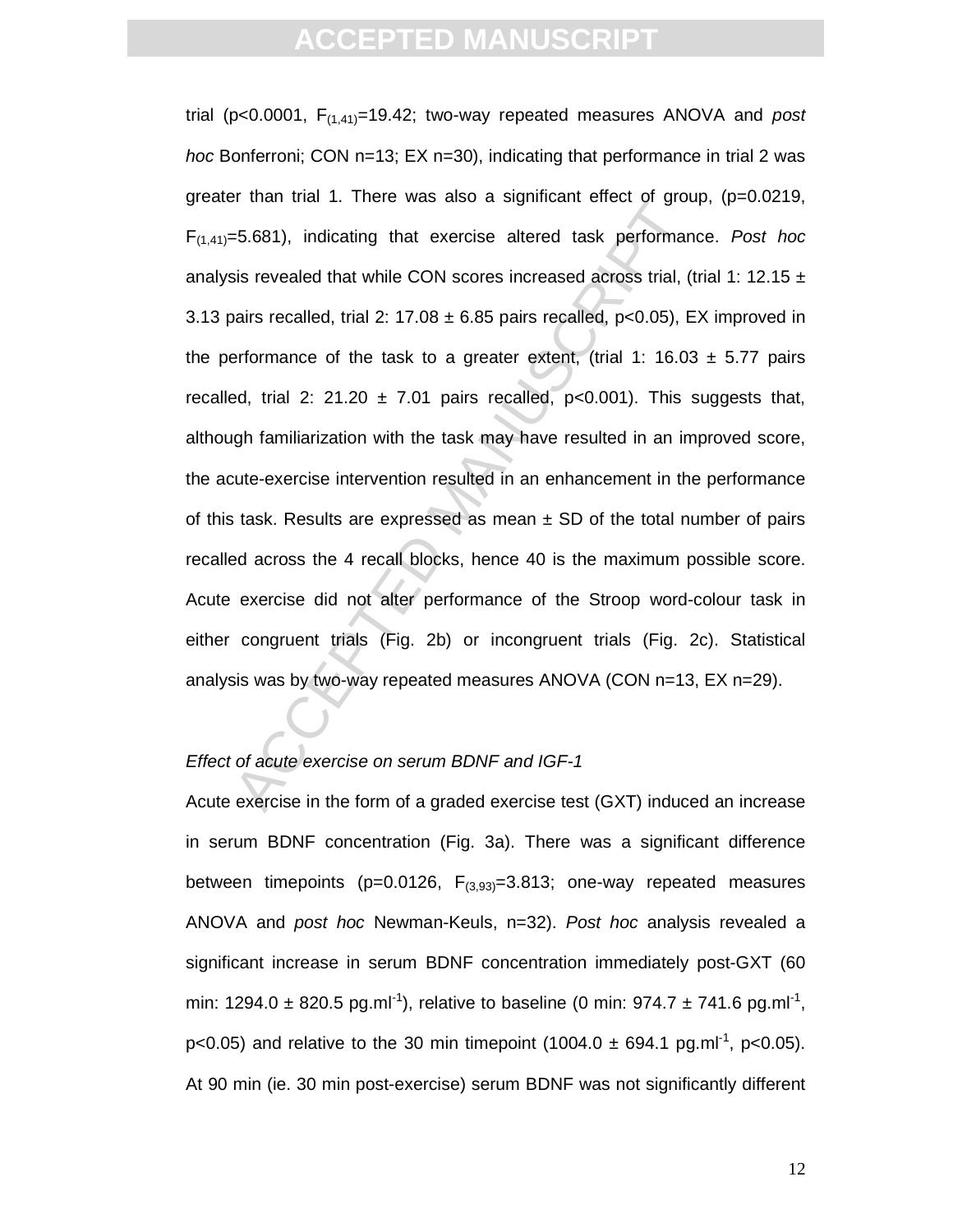# **CCEPTED MANU**

to baseline, 30 min or to 60 min (90 min:  $1254.0 \pm 871.4$  pg.ml<sup>-1</sup>). Results are expressed as mean  $\pm$  SD. Acute exercise did not alter serum IGF-1 concentration (Fig. 3b) although the degree of inter-individual variation was large. Statistical analysis was by one-way repeated measures ANOVA and post hoc Newman-Keuls (0 min: 1087.0  $\pm$  1780.0 pg.ml<sup>-1</sup>, 30 min: 1020.0  $\pm$  1721.0 pg.ml<sup>-1</sup>, 60 min: 1041.0 ± 1718 pg.ml<sup>-1</sup>, 90 min: 1084.0 ± 1744 pg.ml<sup>-1</sup>; n=28). Results are expressed as mean  $\pm$  SD.

### Effect of training on aerobic fitness

Statistical analysis was by one-way repeated measures AN<br>
Newman-Keuls (0 min: 1087.0 ± 1780.0 pg.ml<sup>-1</sup>, 30 min: 10<br>
<sup>1</sup>, 60 min: 1041.0 ± 1718 pg.ml<sup>-1</sup>, 90 min: 1084.0 ± 1744 p<br>
ts are expressed as mean ± SD.<br>
of train Aerobic fitness, as assessed by the  $VO<sub>2</sub>$  max test, was altered by the aerobic training paradigms (Fig. 4). There was a significant effect of training (p=0.0061,  $F_{(1,14)}$ =10.42; two-way repeated measures ANOVA and post hoc Bonferroni; C-EX3 n=9; C-EX5 n=7). Post hoc analysis revealed a significant increase in posttraining  $VO<sub>2</sub>$  max scores relative to pre-training values in the C-EX5 group (pretraining: 39.70  $\pm$  6.74 ml.min<sup>-1</sup>.kg<sup>-1</sup>, post-training: 49.26  $\pm$  4.97 ml.min<sup>-1</sup>.kg<sup>-1</sup>, p<0.05) indicating that 5 weeks of training enhanced aerobic fitness. 3 weeks of aerobic training had no effect on  $VO<sub>2</sub>$  max scores in the C-EX3 group (pretraining:  $44.69 \pm 10.36 \text{ ml.min}^{-1}$ .kg<sup>-1</sup>, post-training:  $47.65 \pm 8.01 \text{ ml.min}^{-1}$ .kg<sup>-1</sup>). Results are expressed as ml oxygen consumed per min per kg body mass, mean  $\pm$  SD.

#### Effect of training on cognitive function

Hippocampal function, as assessed by the face-name task, was not altered by 3 weeks of aerobic training (Fig. 5a). Statistical analysis was by two-way repeated measures ANOVA (CON n=15, A-EX3 n= 5, C-EX3 n=9). However, 5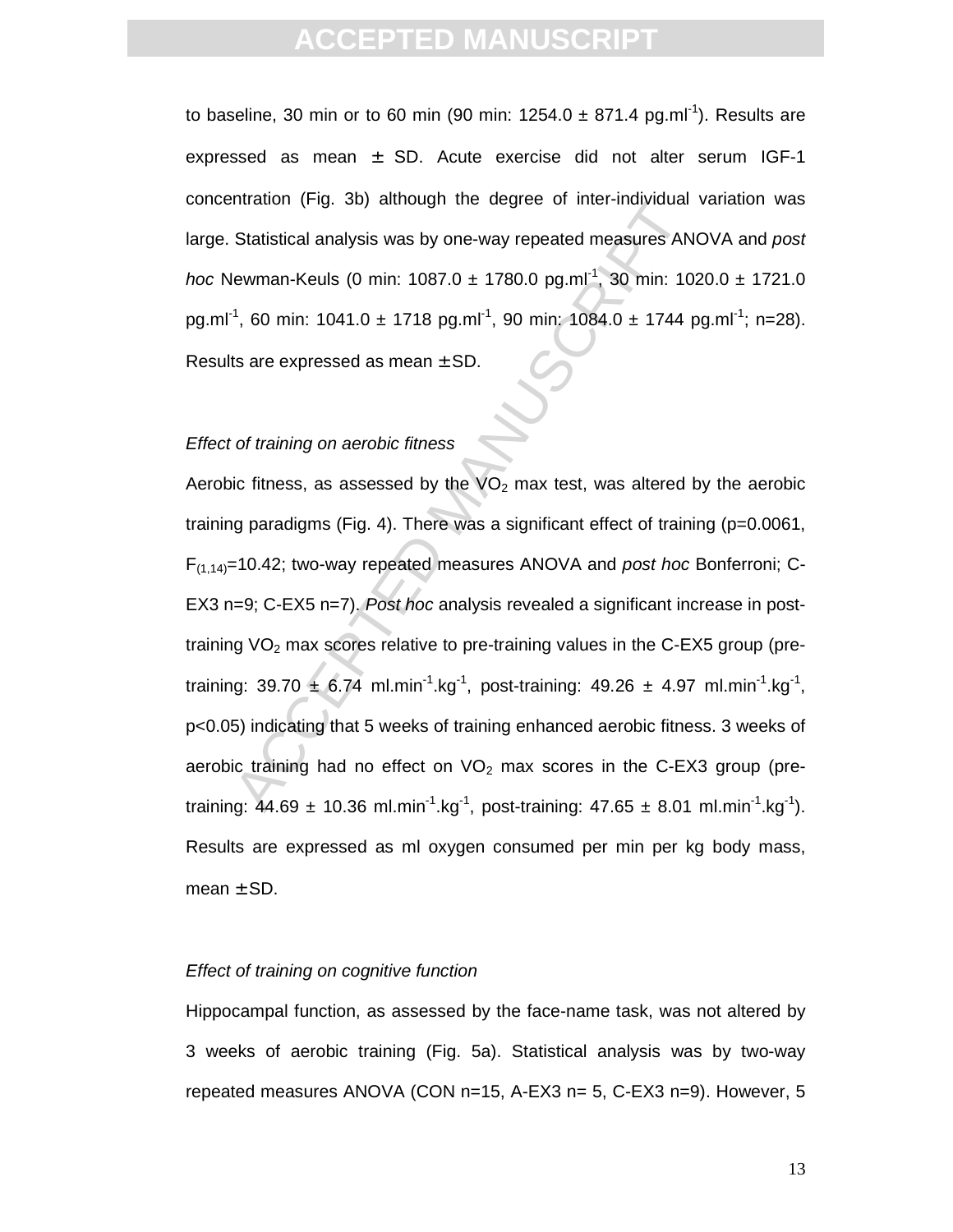# **CCEPTED MANUS**

weeks of aerobic training enhanced performance in the face-name task (Fig. 5b). There was a significant effect of training ( $p=0.0172$ ,  $F_{(1,28)}=6.414$ ; two-way repeated measures ANOVA with post hoc Bonferroni; CON n=15, A-EX5 n=8, C-EX5 n=8) indicating that the number of pairs recalled post-training was greater that pre-training. Post hoc analysis revealed that there was a significant increase in face-name performance in the C-EX5 group (pre-training:  $13.6 \pm 4.4$ ) pairs, post-training:  $21.1 \pm 6.2$  pairs, p<0.05), while the CON and A-EX5 groups remained unchanged. Results are expressed as mean  $\pm$  SD.

#### Effect of training on serum BDNF response to acute exercise

is n=8) indicating that the number of pairs recalled position and the number of pairs recalled position and the re-training. *Post hoc* analysis revealed that there was ein face-name performance in the C-EX5 group (pre-tr 3 weeks of aerobic training had a significant effect on the serum BDNF response to acute exercise (Fig. 6a). There was a significant effect of time ( $p=0.0075$ ,  $F_{(3,33)}=4.725$ ; two-way repeated measures ANOVA with post hoc Bonferoni; A-EX3 n=5, C-EX3 n=9) and a significant interaction (p=0.0109,  $F_{(3,33)}=4.349$ ). Post hoc analysis revealed an increase in the A-EX3 group immediately post-exercise (60 min: 1226.0  $\pm$  957.6 pg.ml<sup>-1</sup>) relative to 0 min  $(339.0 \pm 389.0 \text{ pg.ml}^{-1}, \text{ p<0.01})$  and relative to 30min (531.1 ± 585.0 pg.ml<sup>-1</sup>, p<0.05). This increase was sustained at 30 min post exercise (90 min: 1059.0  $\pm$ 1032.0 pg.ml-1, p<0.01). However, serum BDNF concentration did not change from baseline in the C-EX3 group (0 min:  $898.3 \pm 796.3$  pg.ml<sup>-1</sup>, 30 min:  $882.4 \pm$ 821.9 pg.ml<sup>-1</sup>, 60 min: 878.8  $\pm$  500.6 pg.ml<sup>-1</sup>, 90 min: 955.7  $\pm$  560.7 pg.ml<sup>-1</sup>) indicating that 3 weeks of aerobic training altered the profile of the serum BDNF response to acute exercise.

5 weeks of aerobic training also has a significant effect on the serum BDNF response to acute exercise (Fig. 6b). There was a significant effect of time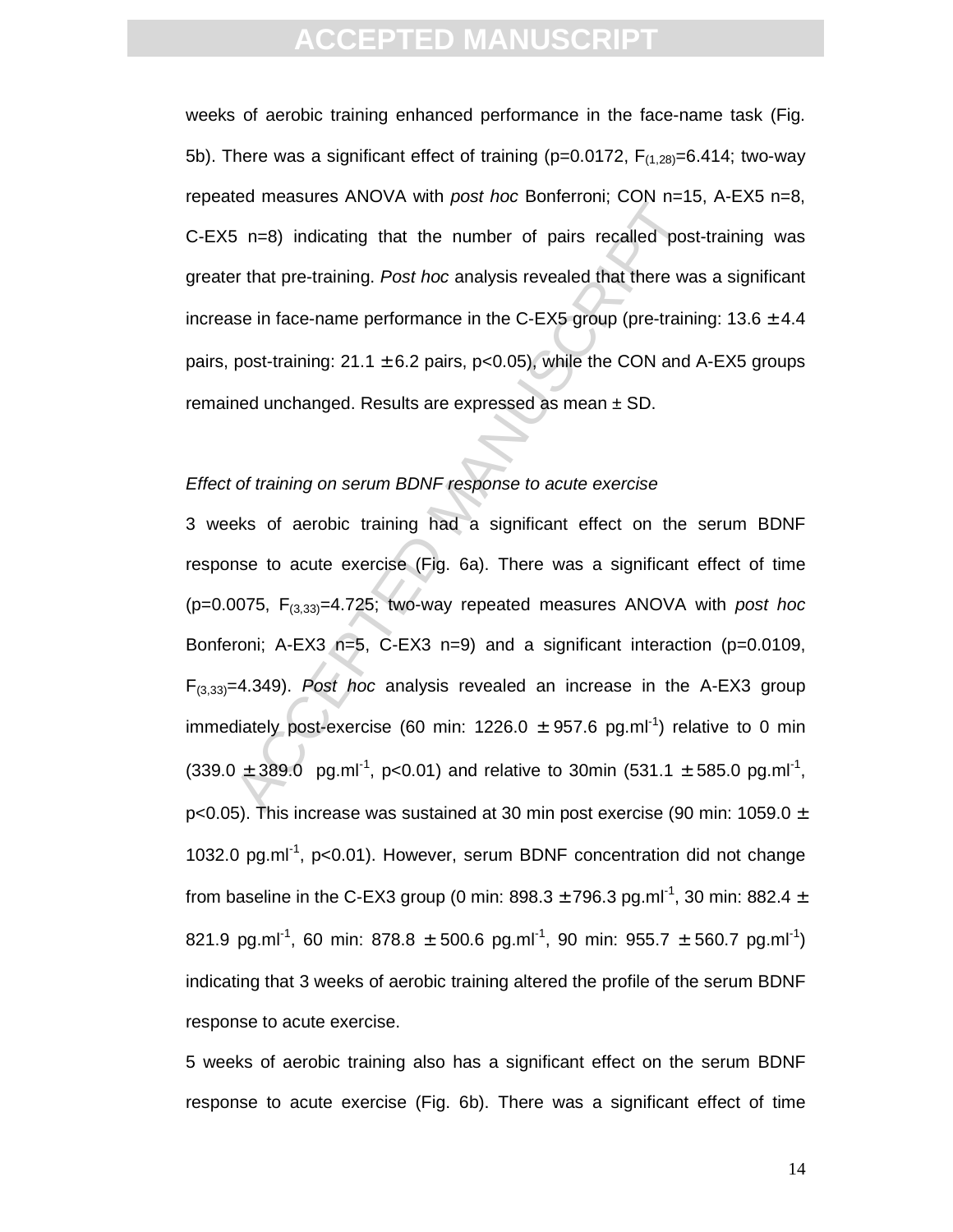$0 \pm 1110.1$  pg.ml<sup>-1</sup>) relative to 0 min (608.4  $\pm$  538.9 pg.ml<sup>-1</sup>,<br>
to 30min (741.8  $\pm$  512.3 pg.ml<sup>-1</sup>, p<0.01). This increase win (1326.4  $\pm$  1121.0 pg.ml<sup>-1</sup>, p<0.01). This increase win (1326.4  $\pm$  1121.0 pg.ml<sup></sup> ( $p=0.0001$ ,  $F_{(3,42)}=8.973$ ; two-way repeated measures ANOVA with post hoc Bonferroni; A-EX5 n=8, C-EX5 group n=8). Post hoc analysis revealed a significant increase in the A-EX5 group immediately post-exercise (60 min: 1485.0  $\pm$  1110.1 pg.ml<sup>-1</sup>) relative to 0 min (608.4  $\pm$  538.9 pg.ml<sup>-1</sup>, p<0.001) and relative to 30min (741.8  $\pm$  512.3 pg.ml<sup>-1</sup>, p<0.01). This increase was sustained at 90 min (1326.4  $\pm$  1121.0 pg.ml<sup>-1</sup>, p<0.01). There was also a significant increase in BDNF concentration in the C-EX5 group, but this did not occur until 90 min (1345.0  $\pm$  650.9 pg.ml<sup>-1</sup>, p<0.05 relative to 0 min: 778.4  $\pm$  458.2 pg.ml<sup>-1</sup>, and p<0.01 relative to 30 min:  $602.7 \pm 340.5$  pg.ml<sup>-1</sup>) indicating that 5 weeks of chronic exercise has altered the temporal profile of the serum BDNF response to acute exercise. Results are expressed mean  $\pm$  SD.

### **Discussion**

Here we present evidence that an acute bout of intense aerobic exercise (in the form of a graded exercise test) selectively improves performance in a hippocampal-dependent learning task in parallel with increased BDNF concentration in the serum. We also demonstrate that 5 weeks, but not 3 weeks, of aerobic training improves performance in hippocampal learning and alters the serum BDNF response to acute exercise. We have recently shown that intracerebroventricular injection of exogenous BDNF protein mimics exercise-induced enhancements in hippocampal-dependent learning in the rat [16] and although circulating BDNF originates both from central and peripheral sources [27], evidence suggests that the brain is a major source of circulating BDNF, both at rest and during exercise, in humans [32]. We propose that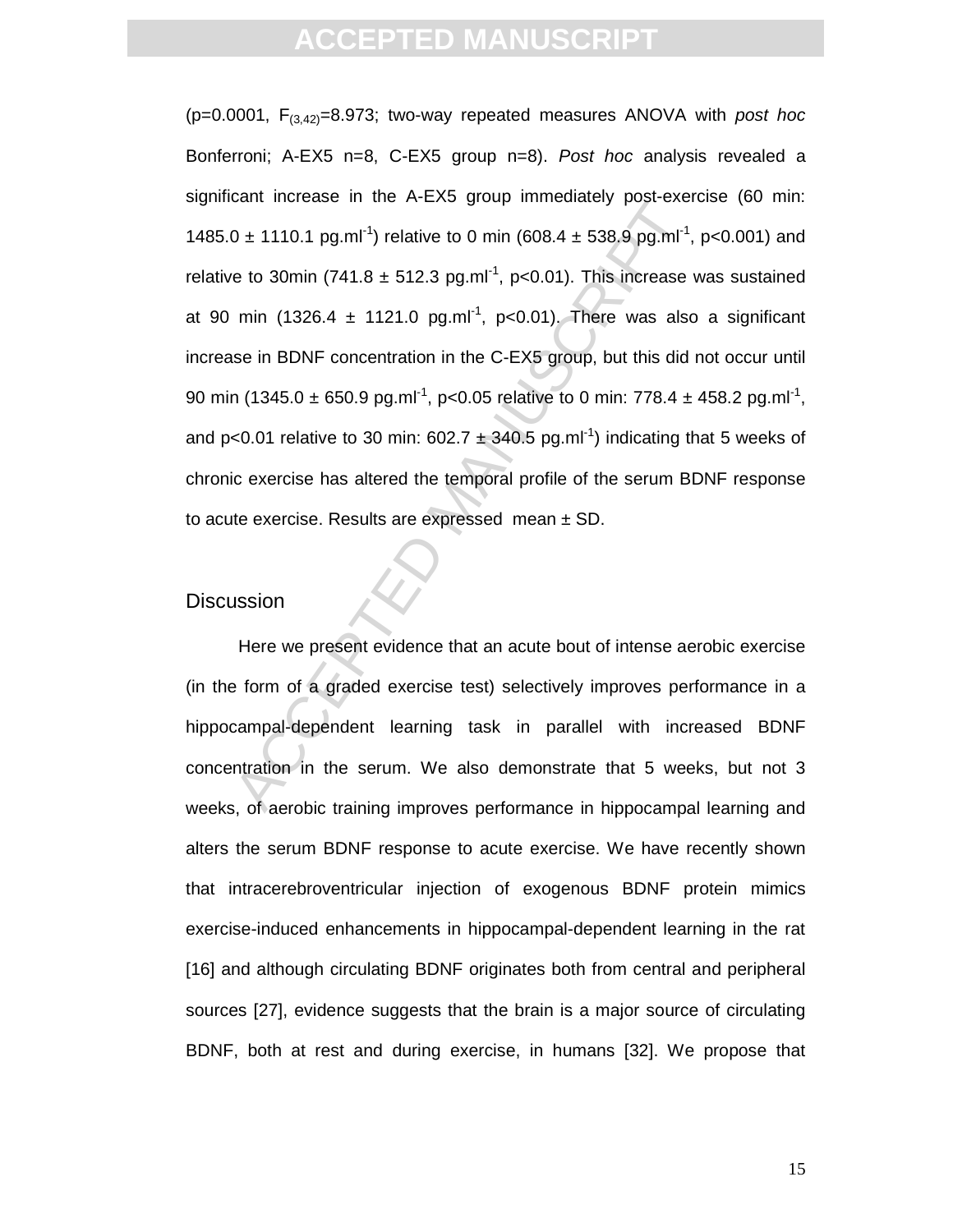exercise-induced enhancements in cognitive function in human subjects may be stimulated via a BDNF-linked mechanism.

#### Acute exercise

Beta exercise<br>
An acute bout of exercise induced an enhancement in cognown by the improvement in face-name task performancement with previous studies which suggest that intense a<br>
neces learning and memory as assessed by a An acute bout of exercise induced an enhancement in cognitive function, as shown by the improvement in face-name task performance. This is in agreement with previous studies which suggest that intense acute exercise enhances learning and memory as assessed by a language-learning model [7], and the Stroop task [9]. Face recognition has been shown to recruit the right medial-temporal lobe (MTL), as evidenced by the inability of patients with right amygdalo-hippocampectomy to recognise previously viewed faces [33]. It has also been repeatedly demonstrated, using high-resolution functional magnetic resonance imaging (fMRI) acquisition and analysis methods, that the facename association task used in the present study engages the hippocampus [31] and nearby MTL cortical areas, including the amygdala, parahippocampal cortex, perirhinal cortex and entorhinal cortex [34]. Hence, in the present study, the acute exercise-induced cognitive enhancement appears to be selectively MTL-dependent. To our knowledge, this is the first evidence for an acute exercise-induced enhancement in function of these MTL structures in humans.

We observed no change in performance of the Stroop word-colour task, which recruits the anterior cingulate cortex and other frontal regions [35], after an acute exercise bout. In contrast to the present study, Ferris and colleagues [9] have reported post-exercise improvements in the performance of the Stroop word and colour tests. However, given that no control, non-exercising, groups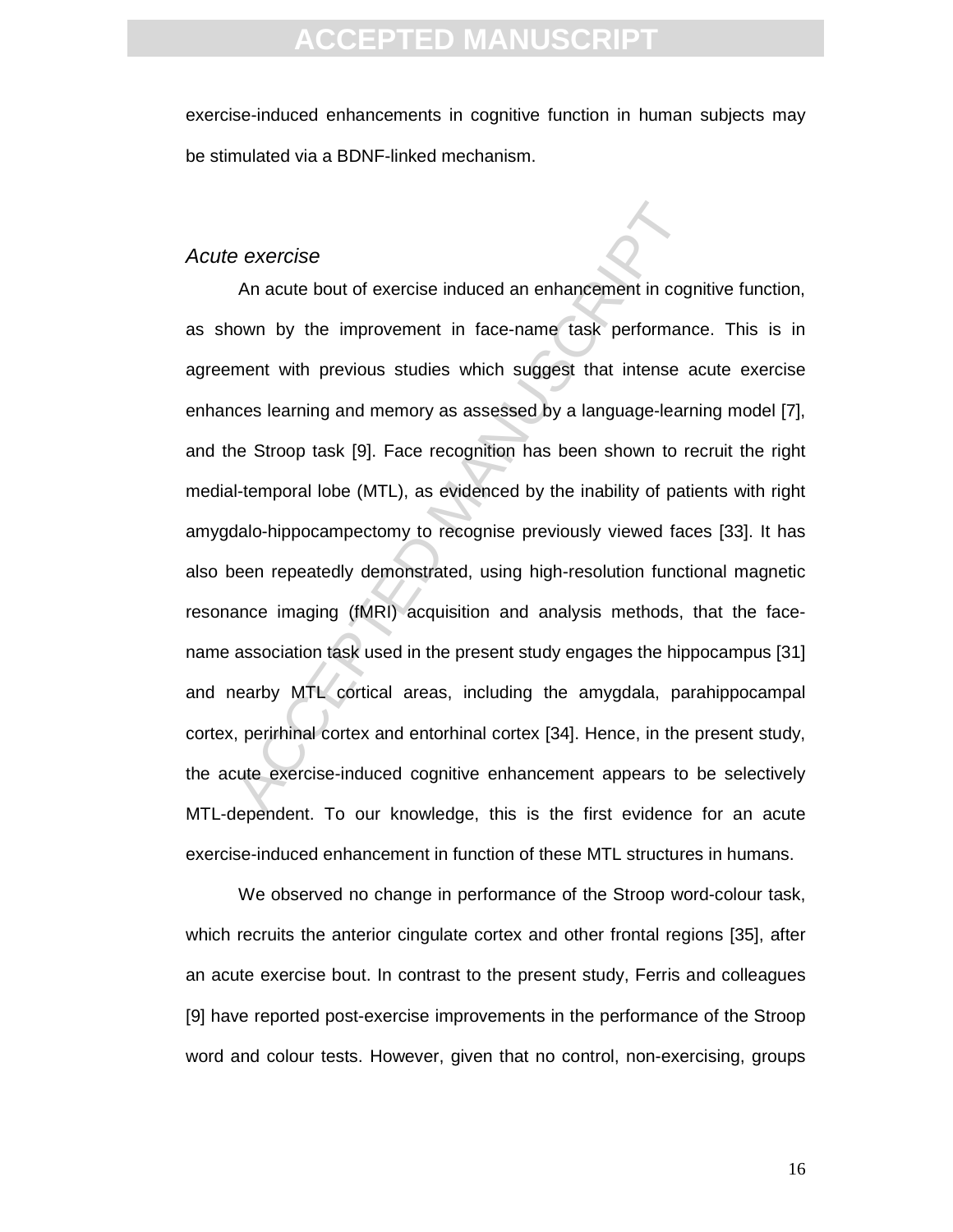were included in the study design, it is possible that the improvements they observed were a result of a practice effect.

In agreement with the increasing, the setuan analysis isse-<br>se-induced increase in BDNF concentration in sedentary<br>ding to a recent review, 69% of studies in healthy hu<br>ed a 'mostly transient' increase in peripheral BDNF<br>i In agreement with the literature, the serum analysis revealed an acute exercise-induced increase in BDNF concentration in sedentary young men. According to a recent review, 69% of studies in healthy human subjects reported a 'mostly transient' increase in peripheral BDNF concentration following acute exercise [27]. In the present study, acute exercise induced an increase in BDNF that had not quite returned to baseline at 30 min postexercise, however given that increases in basal BDNF concentrations were not found in the chronic analysis, it may be presumed that the increase in serum BDNF reported here is also transient.

The source of the BDNF increase remains unclear. Evidence indicates that the brain is a major, but not the sole contributor to circulating BDNF [32] and platelets also represent a likely source of serum BDNF, as has consistently been reported [36, 37]. In this context, reports of the ability of BDNF to cross the blood-brain barrier may be of relevance, with movement of BDNF from brain to blood said to occur via bulk flow associated with the reabsorption of the cerebrospinal fluid [38]. It has also been suggested that exercise transiently increases the permeability of the blood brain barrier as demonstrated by an increase in the extravasation of Evans blue albumin into the brain following 30 min of forced swim exercise in rats [39] or post-exercise increases in serum S100β concentration in humans [40].

The acute exercise bout did not alter serum IGF-1 concentrations, although the degree of inter-individual variation was large. This result is in broad agreement with the literature. It has been reported that one hour of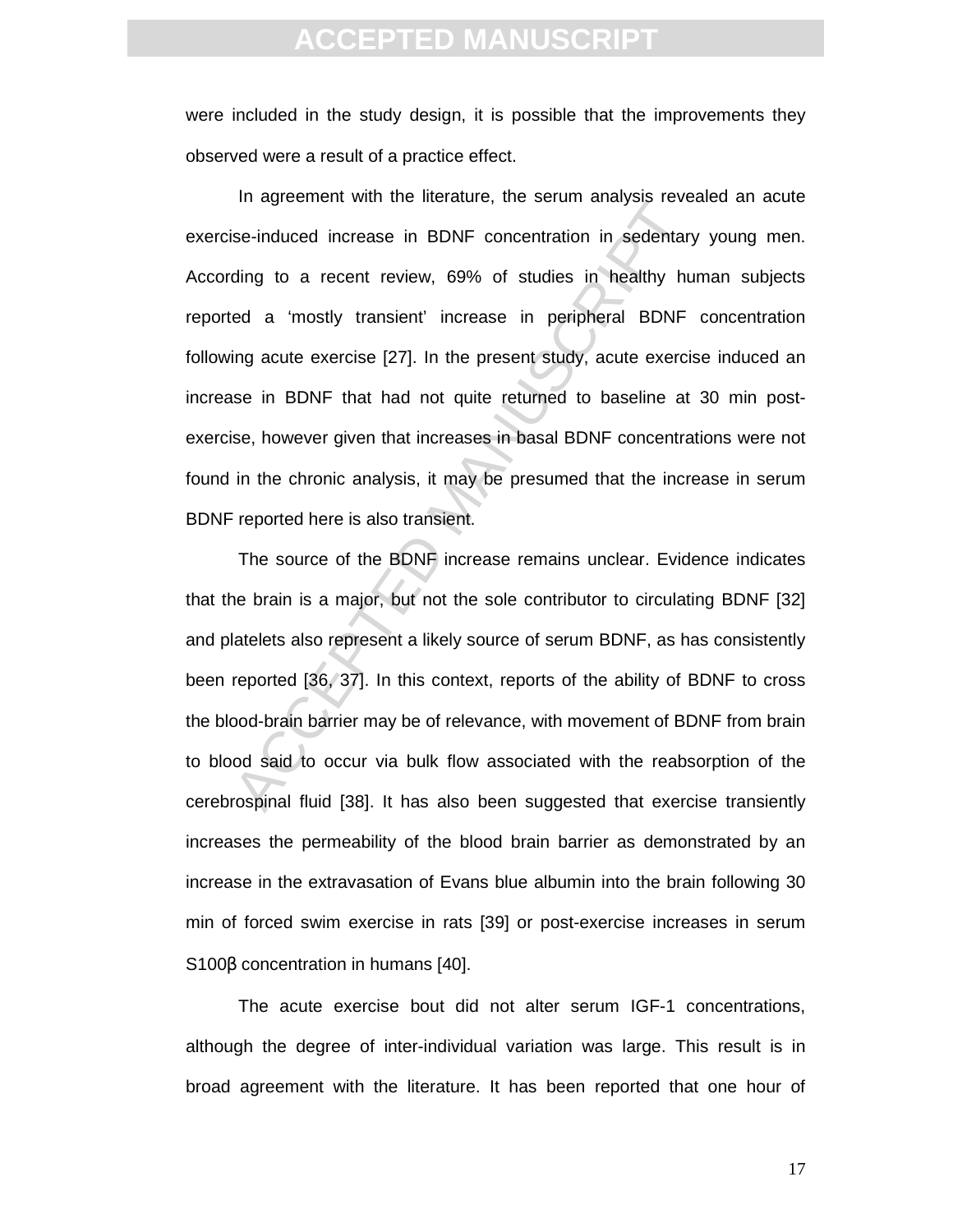treadmill running had no effect on serum IGF-1 concentrations in the rat, although increased uptake of serum IGF-1 into the brain was reported [21], and this has been causally linked with learning enhancements and the induction of BDNF in the brain post-exercise. Data from human subjects indicates that the IGF-1 response to exercise is highly variable and may depend on exercise intensity, duration and modality. While IGF-1 concentration in the serum has been reported to increase following short bouts of cycling [41, 42] and highintensity running [43] other studies have reported no increase in serum IGF-1 following running bouts of varying durations and intensities [44-46].

### Chronic exercise

and the brain post-exercise. Data from human subjects indivisors to exercise is highly variable and may depend<br>response to exercise is highly variable and may depend<br>ity, duration and modality. While IGF-1 concentration in A comparison of  $VO<sub>2</sub>$  max scores revealed that 5 weeks of aerobic training increased maximal oxygen consumption rates relative to pre-training values, indicating a significant increase in cardiovascular fitness, while 3 weeks of aerobic training did not improve aerobic capacity. As we observed no changes in performance of the Stroop task following acute exercise, we assessed the impact of training on the face-name task alone. 5 weeks of aerobic training enhanced face-name task performance, while 3-weeks of aerobic training had no effect on MTL-dependent learning and memory. This suggests a positive correlation between aerobic fitness and this learning task.

Taken together these results indicate that both acute exercise and 5 weeks of aerobic training enhance MTL-dependent learning. We hypothesized that the mechanism by which physical activity enhances MTL-dependent cognition may be linked with BDNF. An increase in serum BDNF concentration with acute exercise has been demonstrated and was associated with a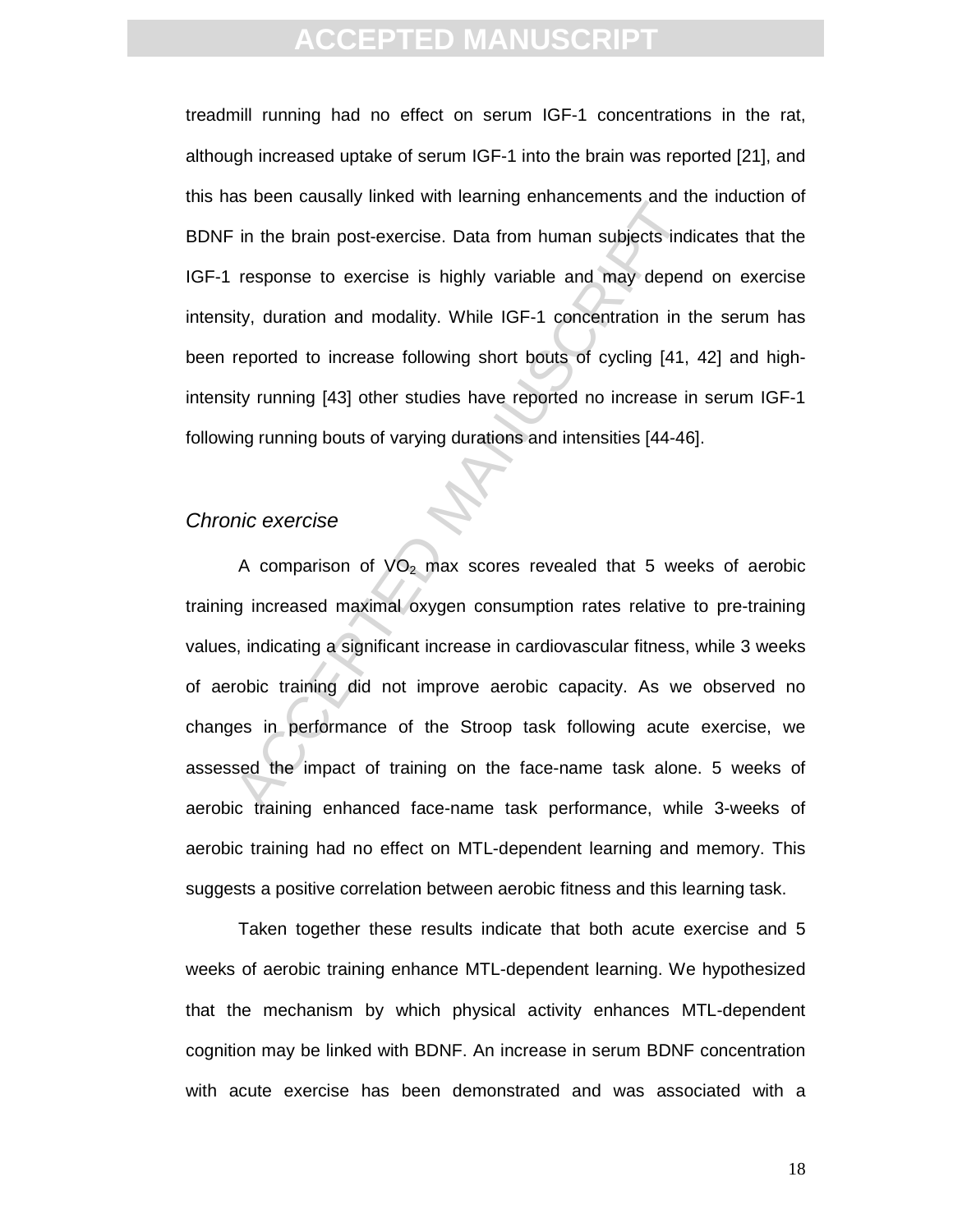concomitant enhancement in the performance of the face-name task. Furthermore, this serum BDNF response to acute exercise was shown to be reproducible in session 2 at both the 3 week and 5 week timepoints. We also monitored IGF-1 following chronic training and saw no change at any timepoint (data not shown). This is consistent with the lack of effect of acute exercise on IGF-1 concentration that we have reported herein.

accelering and saw no change at the state of the state of the state of the state and state in the state of the state of effect of acut concentration that we have reported herein.<br>There is strong evidence from studies using There is strong evidence from studies using humans or animal models that alterations in BDNF concentration may have functional consequences for cognition. Missense polymorphisms in BDNF in human subjects are linked with decreased synaptic abundance in the hippocampus and poor performance in memory tasks [47]. The binding of BDNF to its TrkB receptor mediates plastic changes involved in recognition memory in sheep [48], while exercise has shown to enhance object recognition learning in association with an increased concentration of BDNF in the dentate gyrus of young rats [15, 16]. Evidence from the literature suggests that BDNF can facilitate neurotransmitter release and enhance synaptic transmission [49, 50], leading to the hypothesis that the acute exercise-induced enhancement in hippocampal function may be mediated by the actions of BDNF on synaptic transmission.

Neither 3 weeks nor 5 weeks of aerobic training had any effect on basal BDNF concentration. Furthermore, following 3 weeks of aerobic training, the ability of acute exercise to increase serum BDNF concentration was abolished. Similarly, 5 weeks of aerobic training altered the profile of the BDNF response to acute exercise, in that the BDNF increase was delayed until 30 min postexercise. These results indicate that aerobic training is affecting the induction of increased serum BDNF by acute exercise, altering the temporal profile of the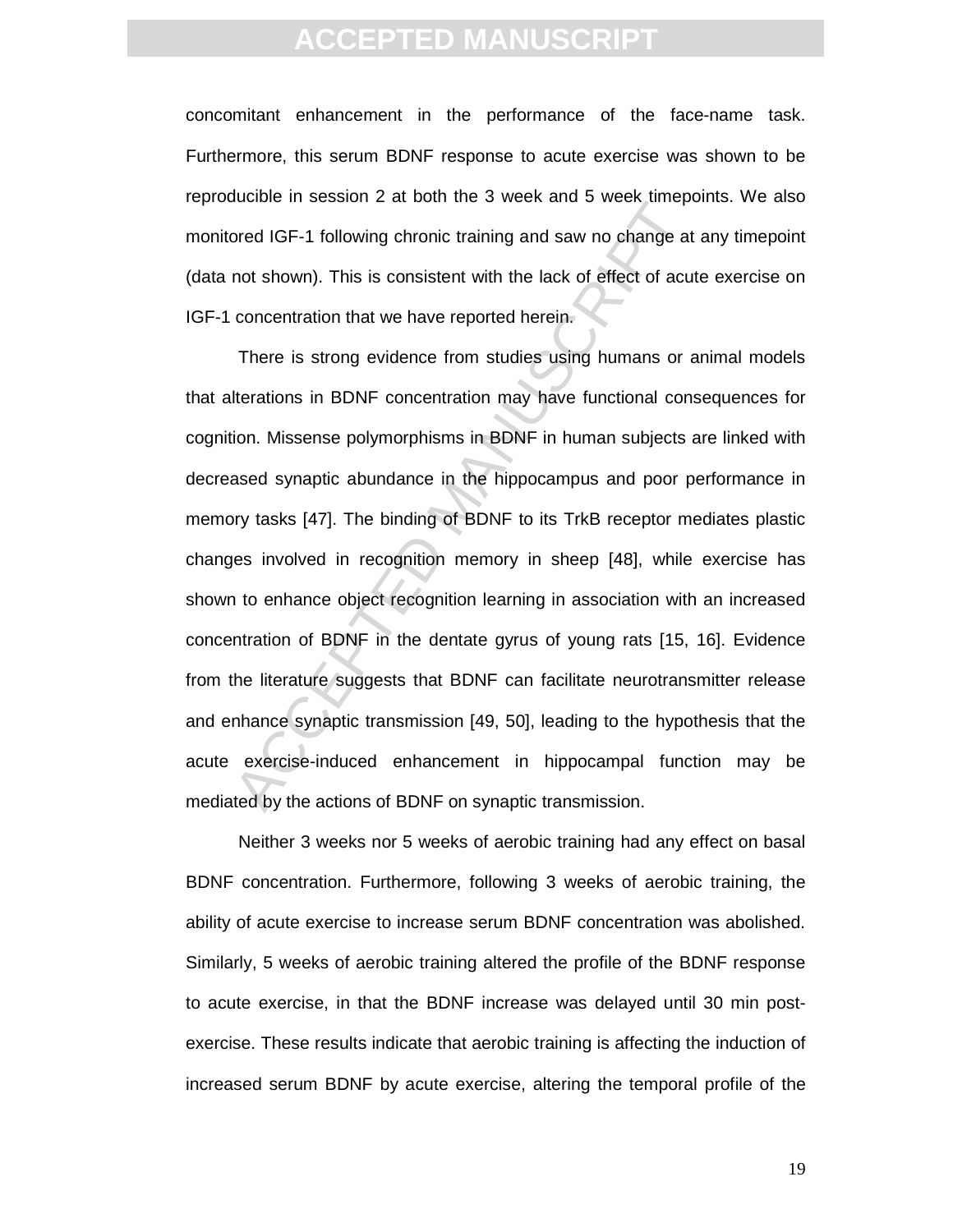Find that is the set all decreases in the set all decreases in the infusion has been shown to induce neurogenesis in rats [5] instrated that hippocampal neurogenesis also occurs in the ill humans [52] and that aerobic exer acute-exercise effect. It is unclear whether this is a result of an alteration in the mechanism of BDNF release. It is possible that the effect of chronic exercise on cognition may be mediated by an alternative mechanism involving BDNF. BDNF infusion has been shown to induce neurogenesis in rats [51]. It has been demonstrated that hippocampal neurogenesis also occurs in the dentate gyrus of adult humans [52] and that aerobic exercise training can increase the size of the anterior hippocampus in older adults in parallel with increased concentration of BDNF in the serum [53]. Potential functional consequences of adult neurogenesis must occur as long-term adaptations, rather than acute benefits, due to the time required for newly-generated neurons to mature and become integrated into a network [54]. While this provides an intriguing potential mechanism underlying the effects of exercise training on cognition, experimental limitations inherent in assessing the cellular mechanisms mediating cognition in humans means that investigation of such a hypothesis is currently unfeasible.

The results presented here provide evidence for a link between acute exercise and cognitive function. Acute exercise has been shown to increase serum BDNF and selectively improve MTL-dependent memory. Hence, BDNF is proposed as a mediator of the cognitive enhancements described, possibly through its reported role in short-term mechanisms underlying synaptic plasticity. Furthermore, it has been shown that while the 3-week training programme was insufficient to improve aerobic fitness or augment memory test performance, the 5-week chronic exercise programme resulted in enhanced fitness scores and improvements in MTL-dependent cognition. A role for BDNF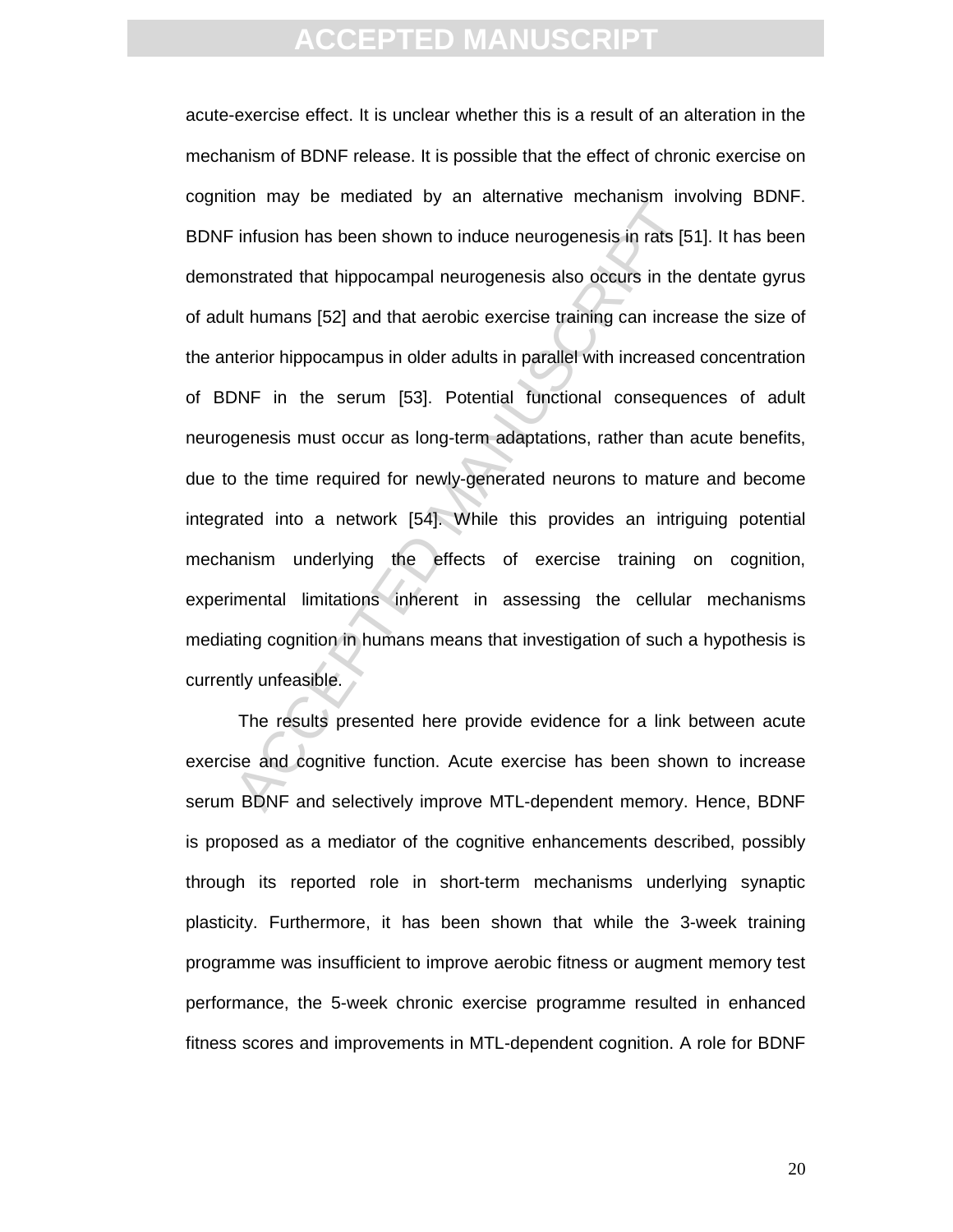in these improvements in central nervous system function is tentatively suggested.

**CCEPTED MANUSCRIPT**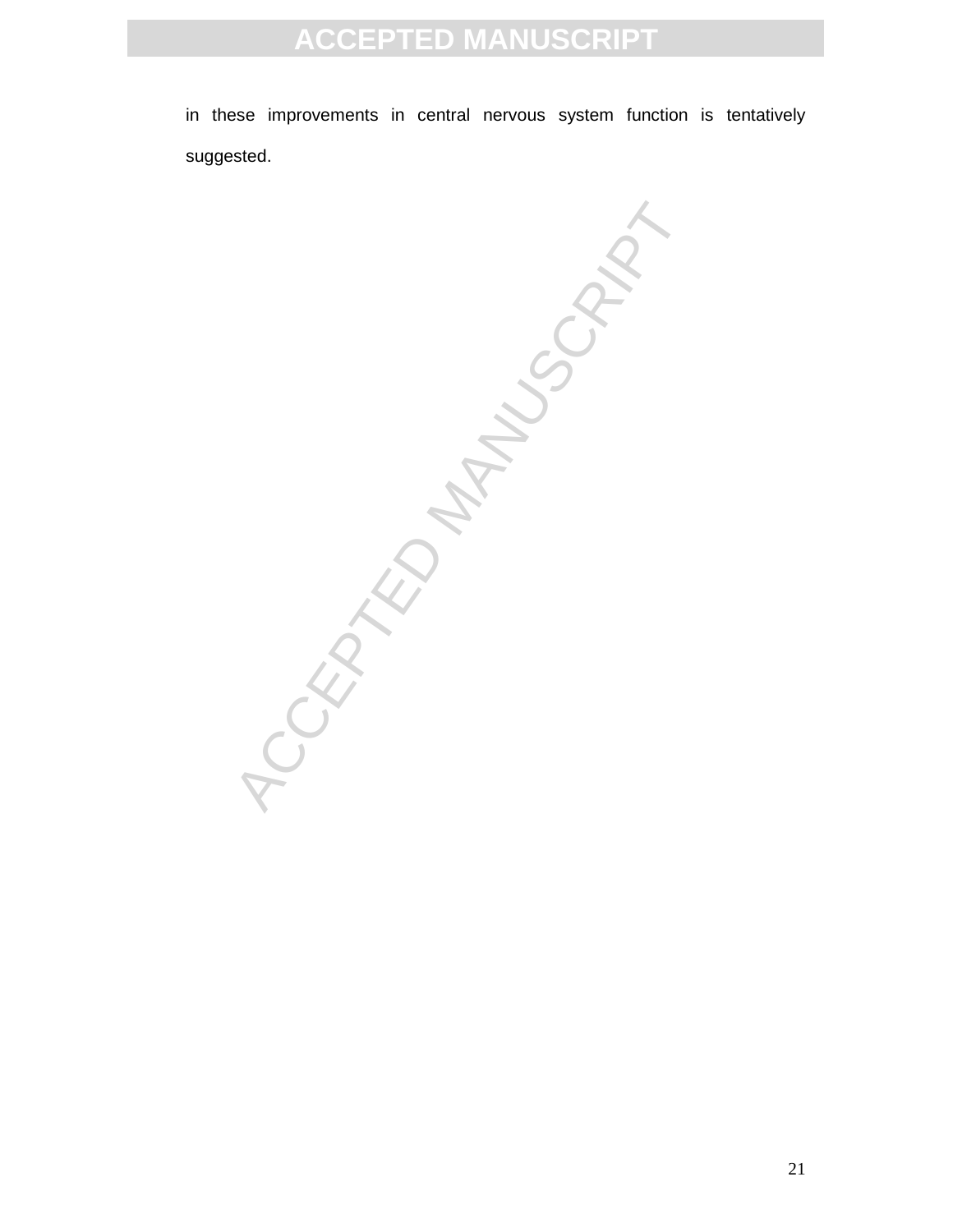### Figure legends

**Example 15 The experimental protocol.** (a) Sessions 1 are fects of acute exercise on cognitive function. During sessidivided into CON and EX groups and underwent a cognitive function, by following which EX completed an ac **FIG 1: Outline of the experimental protocol.** (a) Sessions 1 and 2 assessed the effects of acute exercise on cognitive function. During session 1, subjects were divided into CON and EX groups and underwent a cognitive testing trial (trial 1), following which EX completed an acute exercise bout while CON rested for a corresponding 30min period. Then all subjects completed a second cognitive testing trial (trial 2). Blood samples were collected from EX at times 0, 30, 60 and 90 min, with acute exercise occurring between times 30 min and 60 min. An overview of the subject groups is shown in (b). Baseline measures of cognitive function and serum BDNF concentration were obtained during session 1. The effect of both 3 and 5 weeks of chronic exercise then was assessed by subdividing the EX group. C-EX3 and C-EX5 completed 3 and 5 weeks of aerobic training respectively, prior to session 2, while A-EX3 and A-EX5 remained sedentary for the corresponding 3-week or 5-week period prior to session 2. The CON group completed session 2 after a 3 or 5-week interval and were sedentary both during the interval and during the testing session.

**FIG 2: Effect of an acute exercise bout on cognitive function.** (a) Acute exercise enhanced performance of the face-name task. The total number of face-name pairs recalled in trial 2 was greater than trial 1, \*p<0.05, \*\*\*p<0.001 (CON n=13, EX n=30). Acute exercise did not alter performance of the Stroop word-colour task in either congruent (b) or incongruent (c) trials (CON n=14, EX n=28). Statistical analysis by two-way repeated measures ANOVA and post hoc Bonferroni. Data expressed as mean ± SD.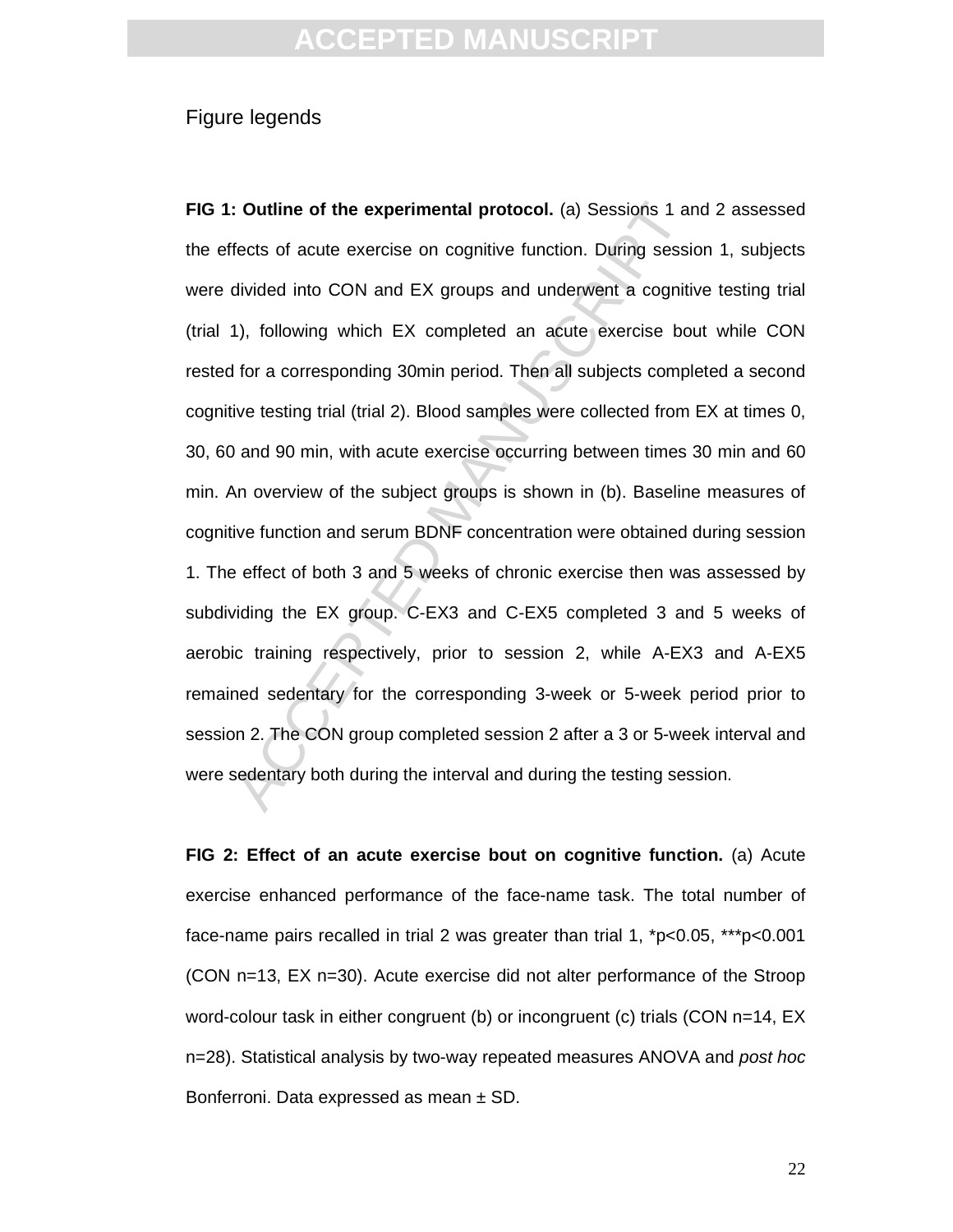# **CCEPTED MANUS**

**FIG 3: Effect of acute exercise on serum BDNF and IGF-1 concentrations.**  (a) Acute exercise (graded exercise test; GXT) induced an increase in serum BDNF concentration, \*p<0.05 relative to 0 min, +p<0.05 relative to 30min (n=32). (b) Acute exercise did not alter serum IGF-1 concentrations (n=32). Statistical analysis by one-way repeated measures ANOVA and post hoc Newman-Keuls. Data expressed as mean ± SD.

Expectitution, \*p<0.05 relative to 0 min, +p<0.05 relative<br>
(b) Acute exercise did not alter serum IGF-1 concentration<br>
(b) Acute exercise did not alter serum IGF-1 concentrational analysis by one-way repeated measures AN **FIG 4: Effect of aerobic training on VO2 max scores.** 3 weeks of aerobic training did not affect fitness, as assessed by  $VO<sub>2</sub>$  max scores. 5 weeks of aerobic training significantly increased  $VO<sub>2</sub>$  max scores, \*p<0.05 relative to pretraining values (C-EX3 n=9, C-EX5 n=7). Statistical analysis by two-way repeated measures ANOVA and post hoc Bonferroni. Data expressed as mean  $±$  SD.

**FIG 5: Effect of aerobic training on performance of the face-name task.** (a) 3 weeks of aerobic training did not affect performance of the face-name task (CON n=15, A-EX3 n=5, C-EX3 n=9). (b) 5 weeks of aerobic training enhanced performance of the face-name task. There was a significant increase in facename performance in the C-EX5 group, \*p<0.05 relative to pre-training value (CON n=15, A-EX5 n=8, C-EX5 n=8). Statistical analysis by two-way repeated measures ANOVA and *post hoc* Bonferroni. Data expressed as mean  $\pm$  SD.

**FIG 6: Effect of aerobic training on serum BDNF response to acute exercise.** (a) 3 weeks of aerobic training had a significant effect on the serum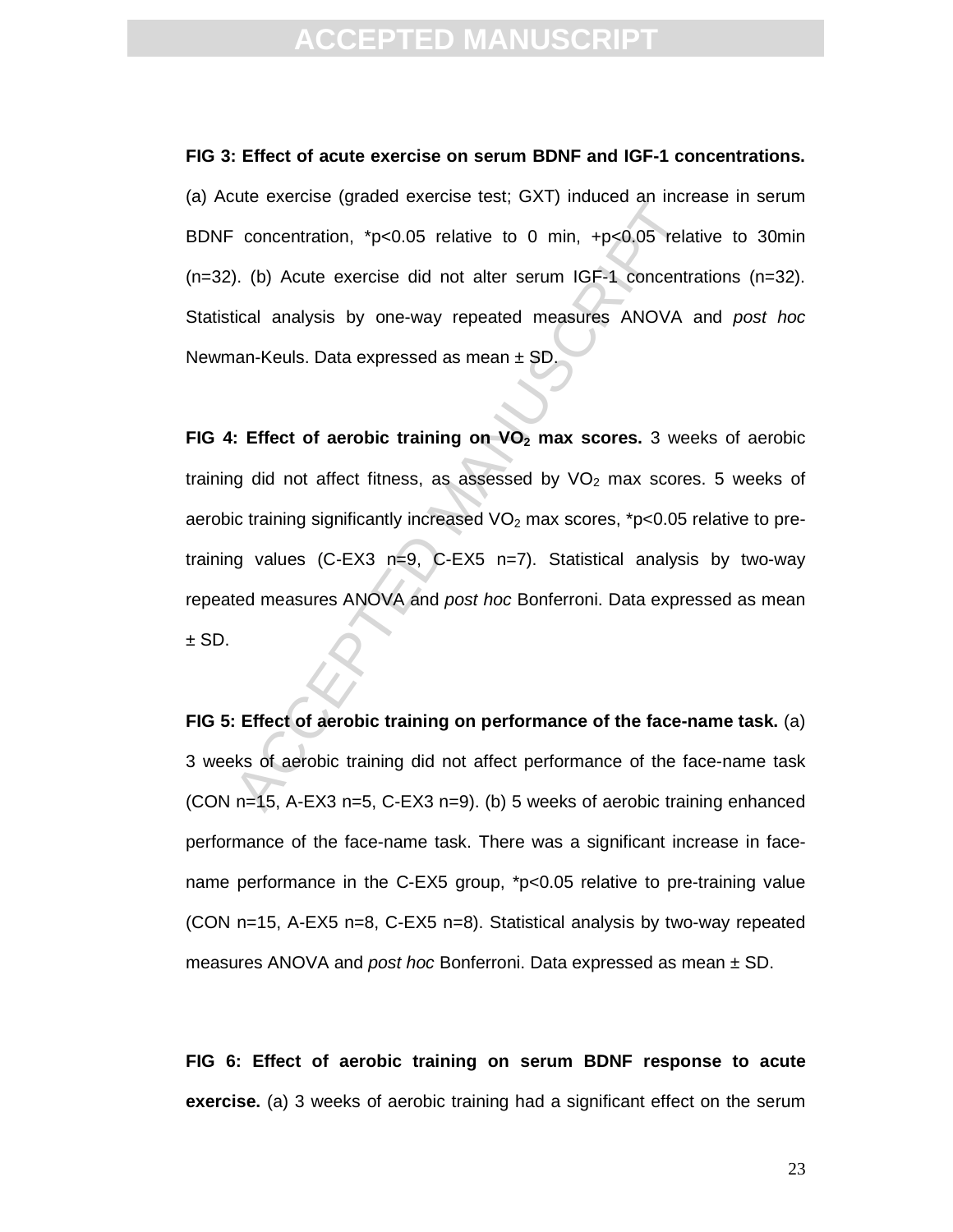Notice at 55 mm, people relative to smilit, rpession relative<br>ter, serum BDNF concentration did not change from base<br>group (A-EX3 n=5, C-EX3 n=9). (b) 5 weeks of aerobic t<br>cant effect on the serum BDNF response to acute e BDNF response to acute exercise. There was a significant increase in serum BDNF in the A-EX3 group immediately post acute-exercise (60 min) which was sustained at 90 min, \*\*p<0.01 relative to 0min, +p<0.05 relative to 30 min. However, serum BDNF concentration did not change from baseline in the C-EX3 group (A-EX3 n=5, C-EX3 n=9). (b) 5 weeks of aerobic training had a significant effect on the serum BDNF response to acute exercise. There was a significant increase in serum BDNF in the A-EX5 group immediately post acuteexercise (60 min) which was sustained at 90 min, \*\*\*p<0.001 relative to 0 min, \*\*p<0.01 relative to 0 min, ++p<0.01 relative to 30 min, +p<0.05 relative to 30 min. There was also a significant increase in the C-EX5 group in response to acute exercise, however this did not occur until 30 min post acute-exercise (90 min), \*p<0.05 relative to 0 min, ++p<0.01 relative to 30 min (A-EX5 n=6, C-EX5 n=8). Statistical analysis by two-way repeated measures ANOVA with post hoc Bonferroni. Data expressed as mean ± SD.

## Acknowledgments

Funded by the Irish Research Council for Science, Engineering and Technology (Embark Initiative) and Faculty of Engineering, Mathematics and Science, Trinity College Dublin.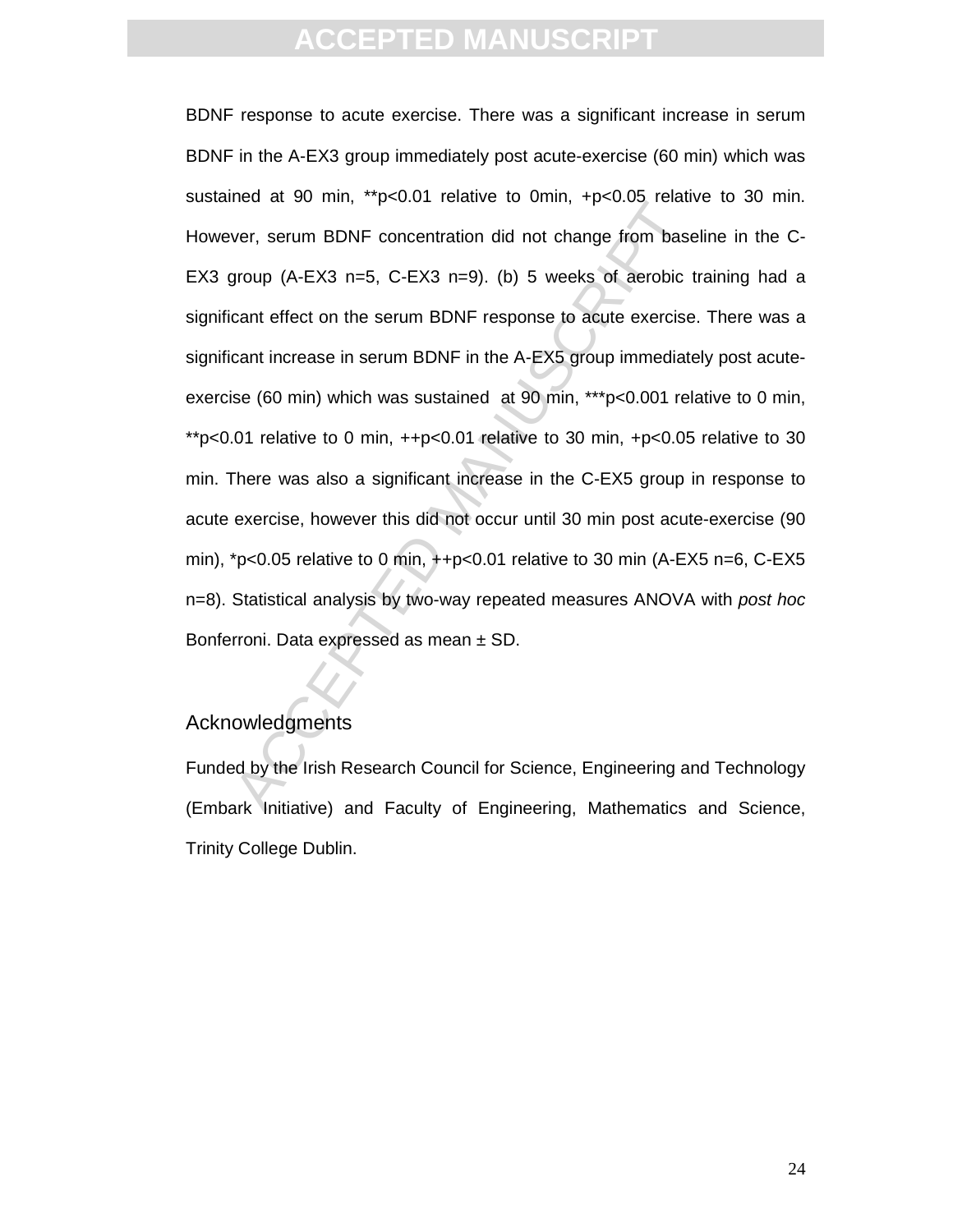### References

[1] Abbott RD, White LR, Ross GW, Masaki KH, Curb JD, Petrovitch H. Walking and dementia in physically capable elderly men. Jama 2004; 292(12): 1447-53.

ng and dementia in physically capable elderly men. Jama 2<br>
53.<br>
Larson EB, Wang L, Bowen JD, McCormick WC, Teri L, C<br>
ise is associated with reduced risk for incident dementia are<br>
ars of age and older. Ann Intern Med 2006 [2] Larson EB, Wang L, Bowen JD, McCormick WC, Teri L, Crane P, et al. Exercise is associated with reduced risk for incident dementia among persons 65 years of age and older. Ann Intern Med 2006; 144(2): 73-81.

[3] Rovio S, Kareholt I, Helkala EL, Viitanen M, Winblad B, Tuomilehto J, et al. Leisure-time physical activity at midlife and the risk of dementia and Alzheimer's disease. Lancet Neurol 2005; 4(11): 705-11.

[4] Cassilhas RC, Viana VA, Grassmann V, Santos RT, Santos RF, Tufik S, et al. The impact of resistance exercise on the cognitive function of the elderly. Med Sci Sports Exerc 2007; 39(8): 1401-7.

[5] Heyn P, Abreu BC, Ottenbacher KJ. The effects of exercise training on elderly persons with cognitive impairment and dementia: a meta-analysis. Arch Phys Med Rehabil 2004; 85(10): 1694-704.

[6] Stevens J, Killeen M. A randomised controlled trial testing the impact of exercise on cognitive symptoms and disability of residents with dementia. Contemp Nurse 2006; 21(1): 32-40.

[7] Winter B, Breitenstein C, Mooren FC, Voelker K, Fobker M, Lechtermann A, et al. High impact running improves learning. Neurobiol Learn Mem 2007; 87(4): 597-609.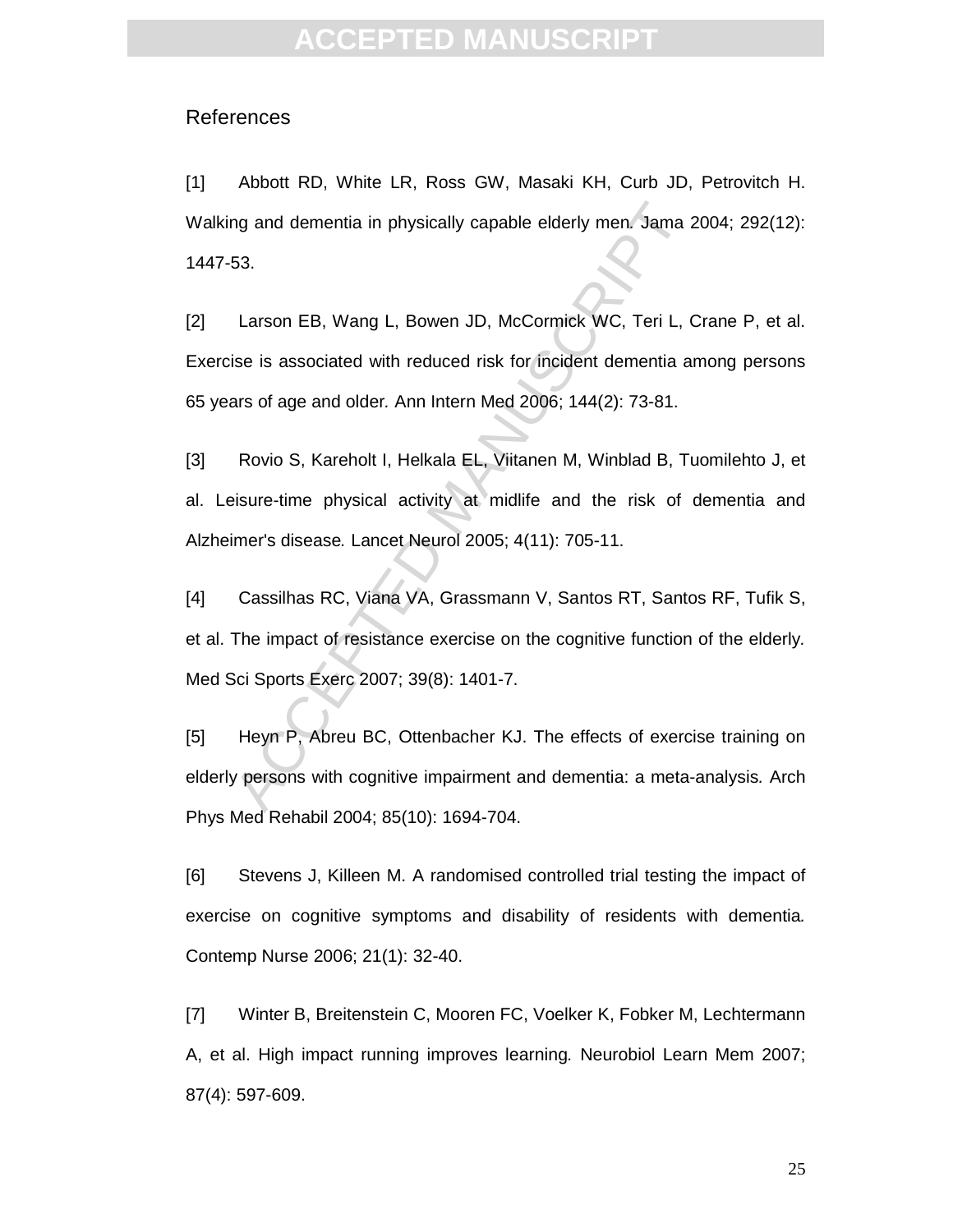[8] Grego F, Vallier JM, Collardeau M, Rousseu C, Cremieux J, Brisswalter J. Influence of exercise duration and hydration status on cognitive function during prolonged cycling exercise. Int J Sports Med 2005; 26(1): 27-33.

[9] Ferris LT, Williams JS, Shen CL. The effect of acute exercise on serum brain-derived neurotrophic factor levels and cognitive function. Med Sci Sports Exerc 2007; 39(4): 728-34.

[10] Tomporowski PD. Effects of acute bouts of exercise on cognition. Acta Psychol (Amst) 2003; 112(3): 297-324.

[11] Lambourne K, Tomporowski P. The effect of exercise-induced arousal on cognitive task performance: a meta-regression analysis. Brain Res 2010; 1341: 12-24.

Ferris LT, Williams JS, Shen CL. The effect of acute exercularized neurotrophic factor levels and cognitive function. M<br>2007; 39(4): 728-34.<br>Tomporowski PD. Effects of acute bouts of exercise on cold (Amst) 2003; 112(3): 2 [12] Chen HI, Lin LC, Yu L, Liu YF, Kuo YM, Huang AM, et al. Treadmill exercise enhances passive avoidance learning in rats: the role of downregulated serotonin system in the limbic system. Neurobiol Learn Mem 2008; 89(4): 489-96.

[13] Farmer J, Zhao X, van Praag H, Wodtke K, Gage FH, Christie BR. Effects of voluntary exercise on synaptic plasticity and gene expression in the dentate gyrus of adult male Sprague-Dawley rats in vivo. Neuroscience 2004; 124(1): 71-9.

[14] Gobbo OL, O'Mara SM. Exercise, but not environmental enrichment, improves learning after kainic acid-induced hippocampal neurodegeneration in association with an increase in brain-derived neurotrophic factor. Behav Brain Res 2005; 159(1): 21-6.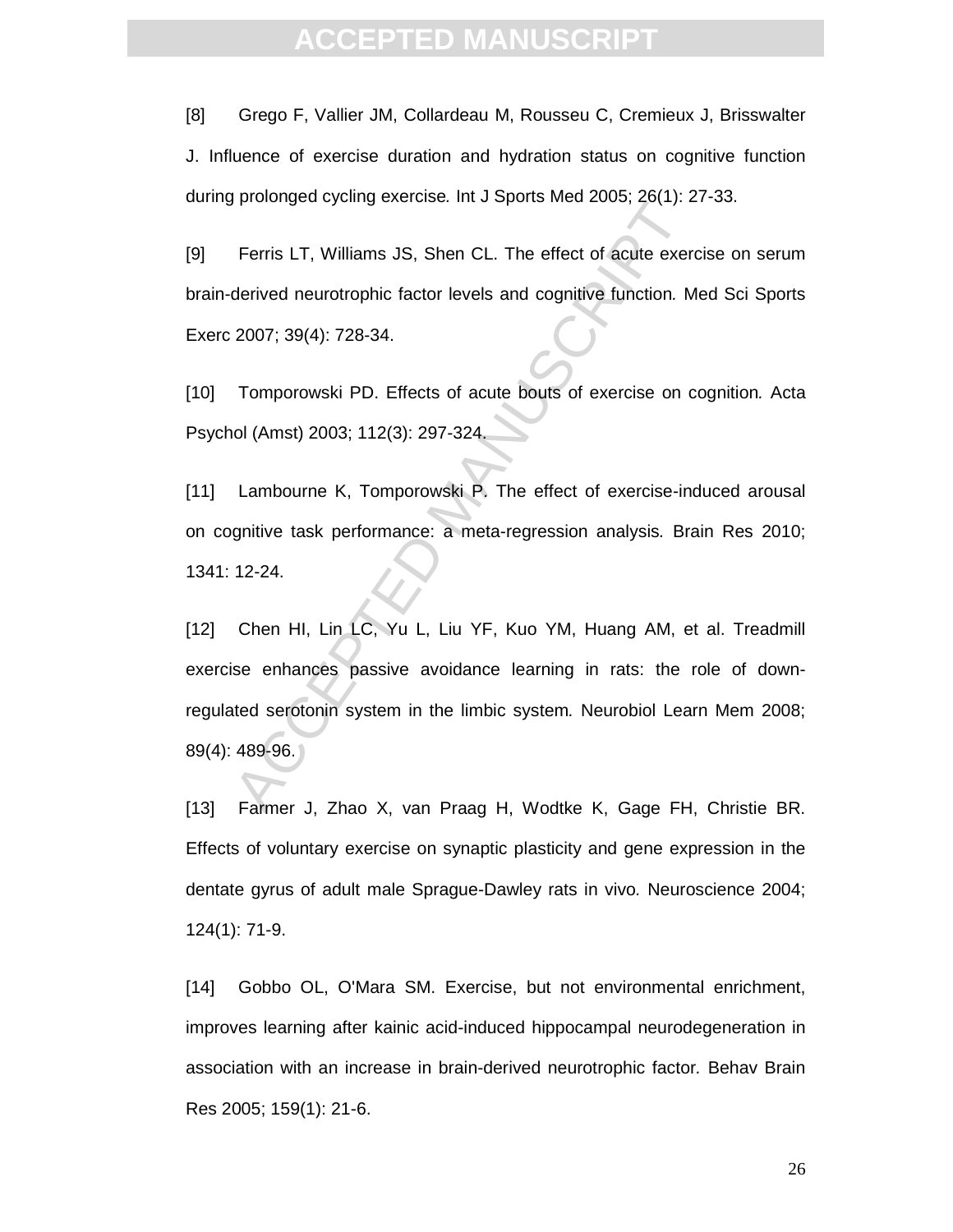[15] O'Callaghan RM, Ohle R, Kelly AM. The effects of forced exercise on hippocampal plasticity in the rat: A comparison of LTP, spatial- and non-spatial learning. Behav Brain Res 2007; 176(2): 362-6.

[16] Griffin EW, Bechara RG, Birch AM, Kelly AM. Exercise enhances hippocampal-dependent learning in the rat: evidence for a BDNF-related mechanism. Hippocampus 2009; 19(10): 973-80.

rg. Bonat Brammes 2007, 170(2): 802 8.<br>
Griffin EW, Bechara RG, Birch AM, Kelly AM. Exercicampal-dependent learning in the rat: evidence for a<br>
anism. Hippocampus 2009; 19(10): 973-80.<br>
Gooney M, Shaw K, Kelly A, O'Mara SM [17] Gooney M, Shaw K, Kelly A, O'Mara SM, Lynch MA. Long-term potentiation and spatial learning are associated with increased phosphorylation of TrkB and extracellular signal-regulated kinase (ERK) in the dentate gyrus: evidence for a role for brain-derived neurotrophic factor. Behav Neurosci 2002; 116(3): 455-63.

[18] Hennigan A, Callaghan CK, Kealy J, Rouine J, Kelly AM. Deficits in LTP and recognition memory in the genetically hypertensive rat are associated with decreased expression of neurotrophic factors and their receptors in the dentate gyrus. Behav Brain Res 2009; 197(2): 371-7.

[19] Hennigan A, O'Callaghan RM, Kelly AM. Neurotrophins and their receptors: roles in plasticity, neurodegeneration and neuroprotection. Biochem Soc Trans 2007; 35(Pt 2): 424-7.

[20] Tyler WJ, Alonso M, Bramham CR, Pozzo-Miller LD. From acquisition to consolidation: on the role of brain-derived neurotrophic factor signaling in hippocampal-dependent learning. Learn Mem 2002; 9(5): 224-37.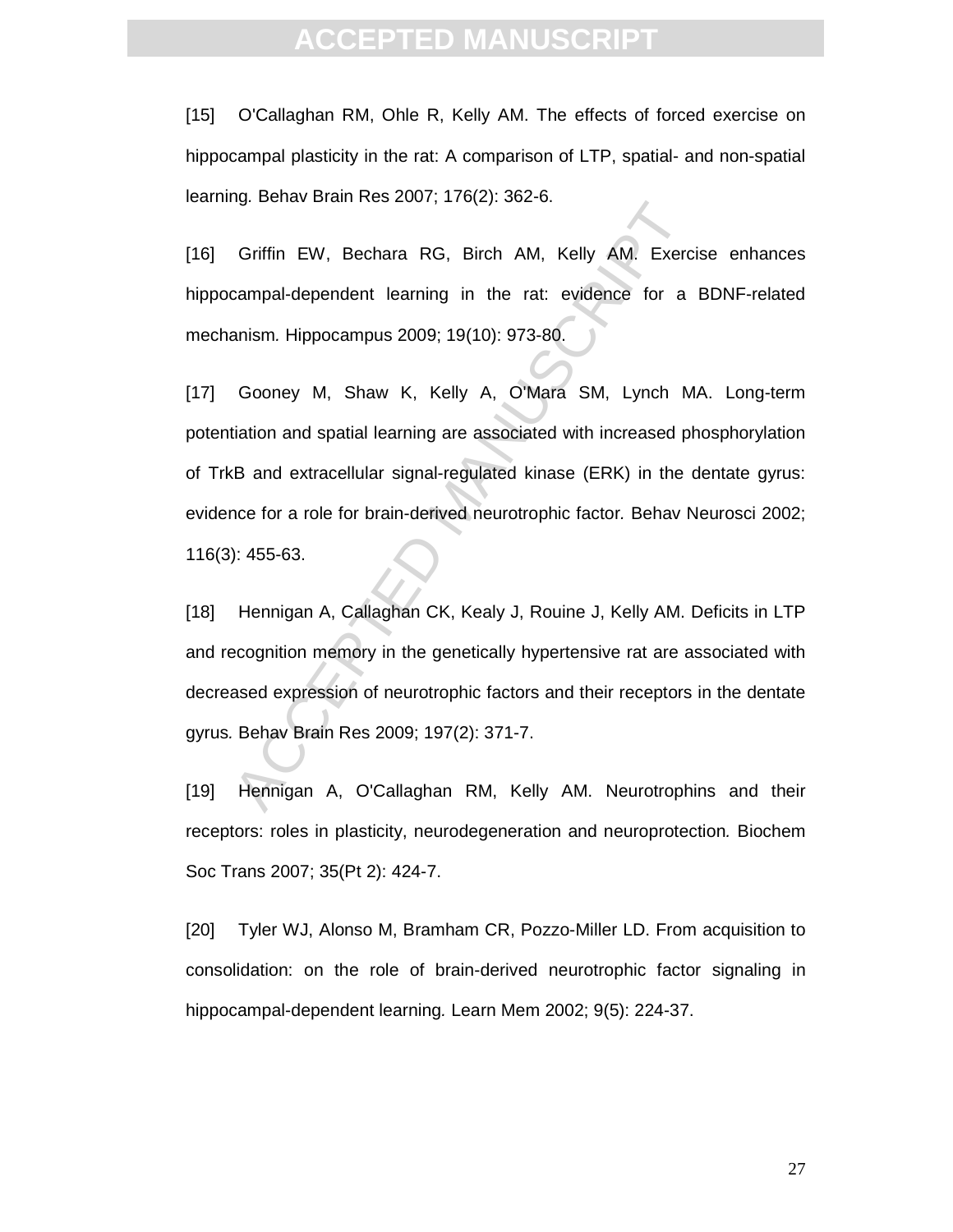[21] Carro E, Nunez A, Busiguina S, Torres-Aleman I. Circulating insulin-like growth factor I mediates effects of exercise on the brain. J Neurosci 2000; 20(8): 2926-33.

Ding Q, Vaynman S, Akhavan M, Ying Z, Gomez-Pinilla<br>
1 factor 1 interfaces with brain-derived neurotrophic factor 1 interfaces with brain-derived neurotrophic factor<br>
1 factor 1 interfaces with brain-derived neurotrophic f [22] Ding Q, Vaynman S, Akhavan M, Ying Z, Gomez-Pinilla F. Insulin-like growth factor I interfaces with brain-derived neurotrophic factor-mediated synaptic plasticity to modulate aspects of exercise-induced cognitive function. Neuroscience 2006; 140(3): 823-33.

[23] Trejo JL, Llorens-Martin MV, Torres-Aleman I. The effects of exercise on spatial learning and anxiety-like behavior are mediated by an IGF-I-dependent mechanism related to hippocampal neurogenesis. Mol Cell Neurosci 2008; 37(2): 402-11.

[24] Gold SM, Schulz KH, Hartmann S, Mladek M, Lang UE, Hellweg R, et al. Basal serum levels and reactivity of nerve growth factor and brain-derived neurotrophic factor to standardized acute exercise in multiple sclerosis and controls. J Neuroimmunol 2003; 138(1-2): 99-105.

[25] Rojas Vega S, Struder HK, Vera Wahrmann B, Schmidt A, Bloch W, Hollmann W. Acute BDNF and cortisol response to low intensity exercise and following ramp incremental exercise to exhaustion in humans. Brain Res 2006; 1121(1): 59-65.

[26] Tang SW, Chu E, Hui T, Helmeste D, Law C. Influence of exercise on serum brain-derived neurotrophic factor concentrations in healthy human subjects. Neurosci Lett 2008; 431(1): 62-5.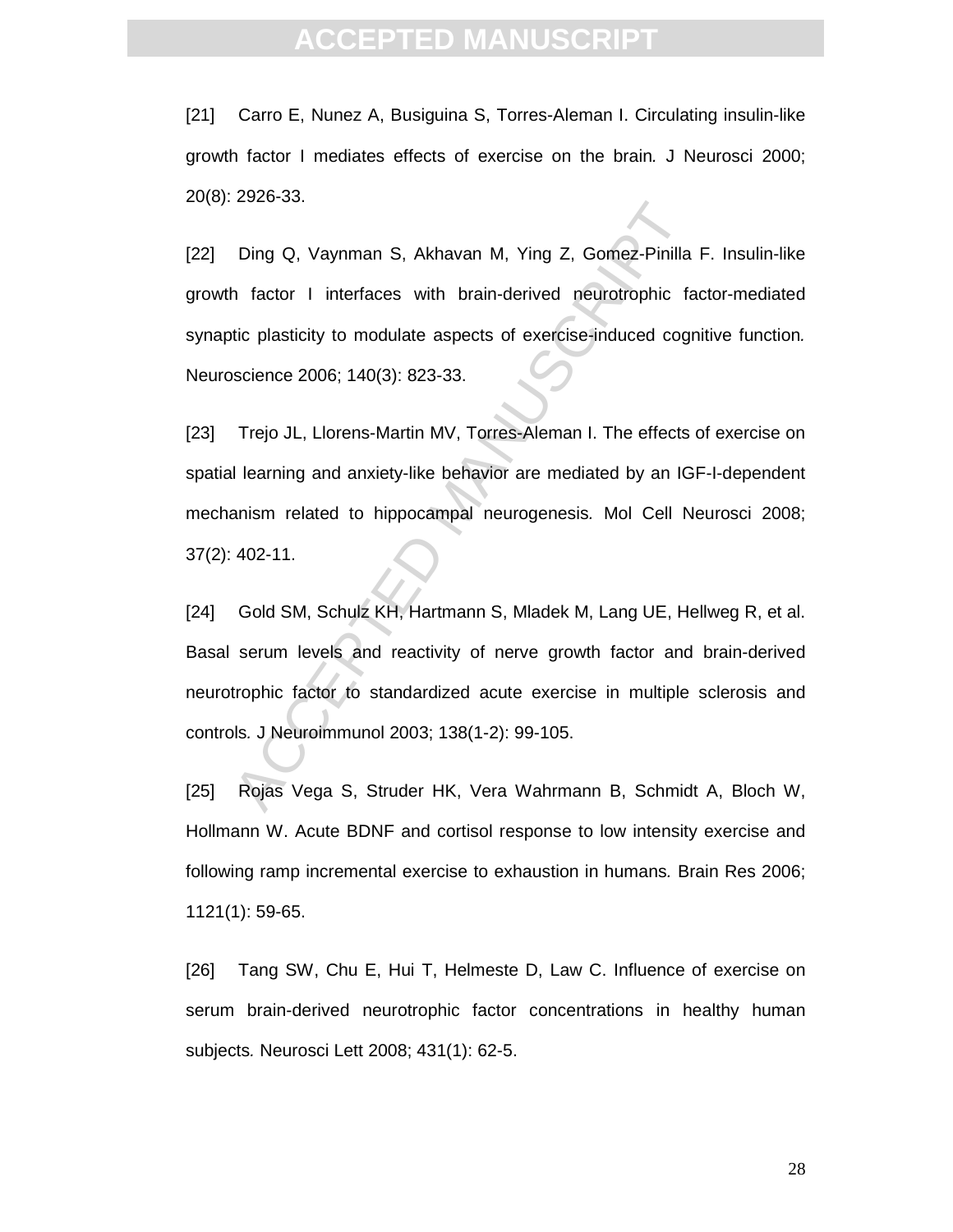# **ACCEPTED MANUS**

[27] Knaepen K, Goekint M, Heyman EM, Meeusen R. Neuroplasticity exercise-induced response of peripheral brain-derived neurotrophic factor: a systematic review of experimental studies in human subjects. Sports Med 2010; 40(9): 765-801.

The Forch of experimental statios in number stations. Species 166-801.<br>
Abellan R, Ventura R, Pichini S, Di Giovannandrea R, Bellv<br>
Effect of physical fitness and endurance exercise on indirecombinant growth hormone misuse [28] Abellan R, Ventura R, Pichini S, Di Giovannandrea R, Bellver M, Olive R, et al. Effect of physical fitness and endurance exercise on indirect biomarkers of recombinant growth hormone misuse: insulin-like growth factor I and procollagen type III peptide. Int J Sports Med 2006; 27(12): 976-83.

[29] Kraemer WJ, Aguilera BA, Terada M, Newton RU, Lynch JM, Rosendaal G, et al. Responses of IGF-I to endogenous increases in growth hormone after heavy-resistance exercise. J Appl Physiol 1995; 79(4): 1310-5.

[30] Nguyen UN, Mougin F, Simon-Rigaud ML, Rouillon JD, Marguet P, Regnard J. Influence of exercise duration on serum insulin-like growth factor and its binding proteins in athletes. Eur J Appl Physiol Occup Physiol 1998; 78(6): 533-7.

[31] Zeineh MM, Engel SA, Thompson PM, Bookheimer SY. Dynamics of the hippocampus during encoding and retrieval of face-name pairs. Science 2003; 299(5606): 577-80.

[32] Rasmussen P, Brassard P, Adser H, Pedersen MV, Leick L, Hart E, et al. Evidence for a release of brain-derived neurotrophic factor from the brain during exercise. Exp Physiol 2009; 94(10): 1062-9.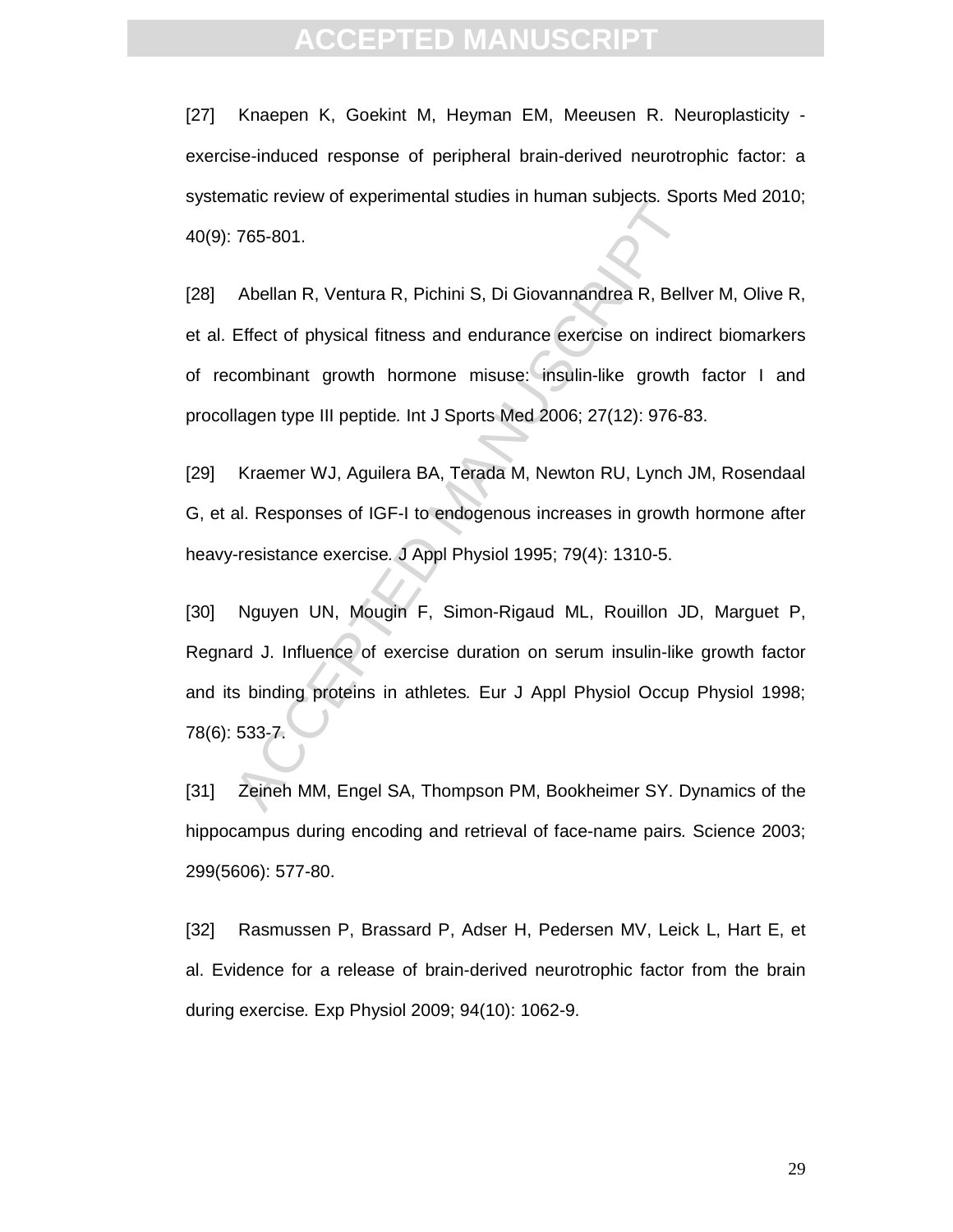[33] Crane J, Milner B. Do I know you? Face perception and memory in patients with selective amygdalo-hippocampectomy. Neuropsychologia 2002; 40(5): 530-8.

[34] Kirwan CB, Stark CE. Medial temporal lobe activation during encoding and retrieval of novel face-name pairs. Hippocampus 2004; 14(7): 919-30.

Kirwan CB, Stark CE. Medial temporal lobe activation du<br>trieval of novel face-name pairs. Hippocampus 2004; 14(7):<br>Leung HC, Skudlarski P, Gatenby JC, Peterson BS, Gore<br>d functional MRI study of the stroop color word inter [35] Leung HC, Skudlarski P, Gatenby JC, Peterson BS, Gore JC. An eventrelated functional MRI study of the stroop color word interference task. Cereb Cortex 2000; 10(6): 552-60.

[36] Rosenfeld RD, Zeni L, Haniu M, Talvenheimo J, Radka SF, Bennett L, et al. Purification and identification of brain-derived neurotrophic factor from human serum. Protein Expr Purif 1995; 6(4): 465-71.

[37] Yamamoto H, Gurney ME. Human platelets contain brain-derived neurotrophic factor. J Neurosci 1990; 10(11): 3469-78.

[38] Pan W, Banks WA, Fasold MB, Bluth J, Kastin AJ. Transport of brainderived neurotrophic factor across the blood-brain barrier. Neuropharmacology 1998; 37(12): 1553-61.

[39] Sharma HS, Cervos-Navarro J, Dey PK. Increased blood-brain barrier permeability following acute short-term swimming exercise in conscious normotensive young rats. Neurosci Res 1991; 10(3): 211-21.

[40] Watson P, Black KE, Clark SC, Maughan RJ. Exercise in the heat: effect of fluid ingestion on blood-brain barrier permeability. Med Sci Sports Exerc 2006; 38(12): 2118-24.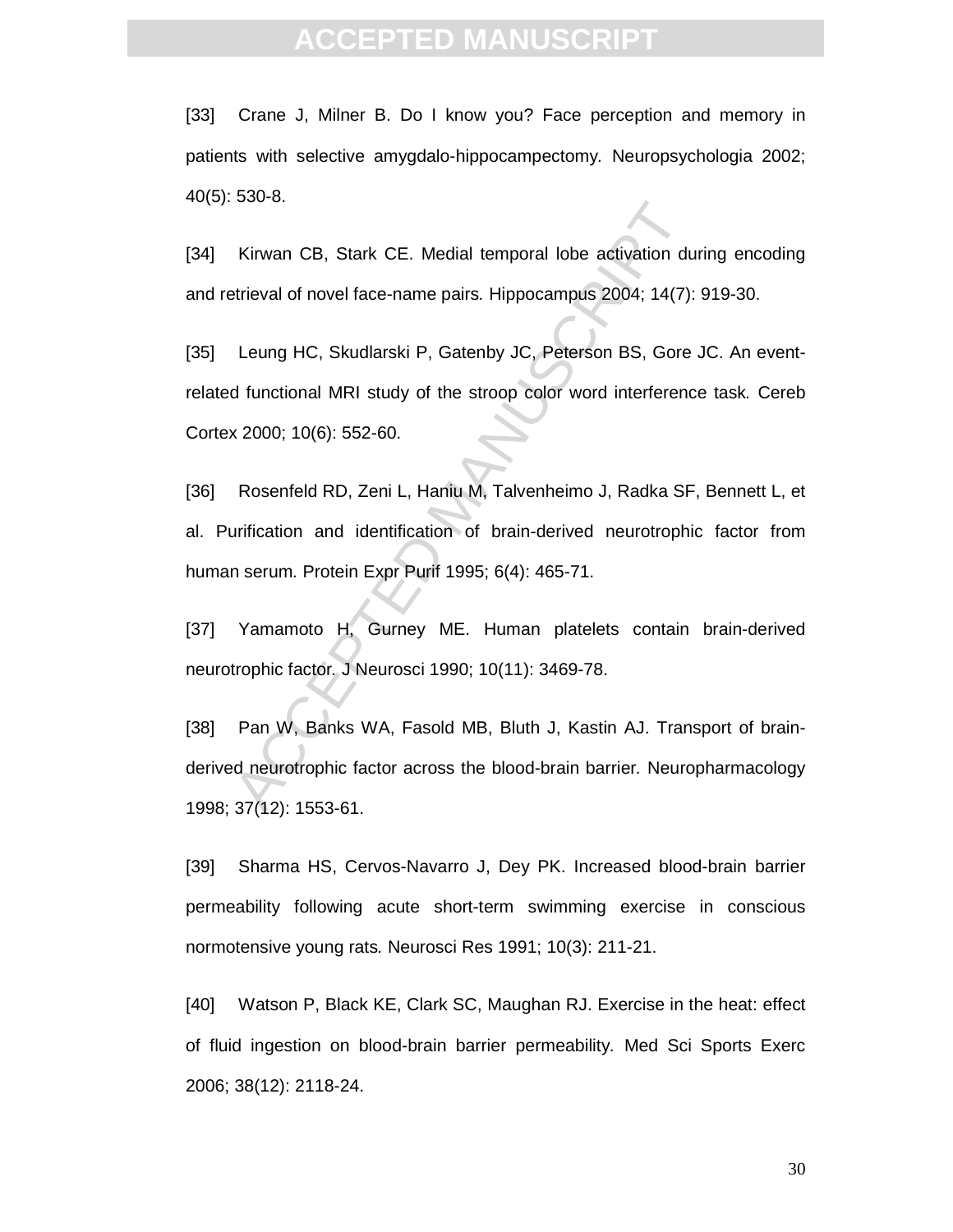[41] Cappon J, Brasel JA, Mohan S, Cooper DM. Effect of brief exercise on circulating insulin-like growth factor I. J Appl Physiol 1994; 76(6): 2490-6.

Schwarz AJ, Brasel JA, Hintz RL, Mohan S, Cooper DM. *i*<br>
low- and high-intensity exercise on circulating insulin-like<br>
1, II, and IGF-binding protein-3 and its proteolysis in young h<br>
ndocrinol Metab 1996; 81(10): 3492-7. [42] Schwarz AJ, Brasel JA, Hintz RL, Mohan S, Cooper DM. Acute effect of brief low- and high-intensity exercise on circulating insulin-like growth factor (IGF) I, II, and IGF-binding protein-3 and its proteolysis in young healthy men. J Clin Endocrinol Metab 1996; 81(10): 3492-7.

[43] Kraemer RR, Durand RJ, Acevedo EO, Johnson LG, Kraemer GR, Hebert EP, et al. Rigorous running increases growth hormone and insulin-like growth factor-I without altering ghrelin. Exp Biol Med (Maywood) 2004; 229(3): 240-6.

[44] Banfi G, Marinelli M, Roi GS, Colombini A, Pontillo M, Giacometti M, et al. Growth hormone and insulin-like growth factor I in athletes performing a marathon at 4000 m of altitude. Growth Regul 1994; 4(2): 82-6.

[45] Jahreis G, Hesse V, Schmidt HE, Scheibe J. Effect of endurance exercise on somatomedin-C/insulin-like growth factor I concentration in male and female runners. Exp Clin Endocrinol 1989; 94(1-2): 89-96.

[46] Koistinen H, Koistinen R, Selenius L, Ylikorkala Q, Seppala M. Effect of marathon run on serum IGF-I and IGF-binding protein 1 and 3 levels. J Appl Physiol 1996; 80(3): 760-4.

[47] Egan MF, Kojima M, Callicott JH, Goldberg TE, Kolachana BS, Bertolino A, et al. The BDNF val66met polymorphism affects activity-dependent secretion of BDNF and human memory and hippocampal function. Cell 2003; 112(2): 257-69.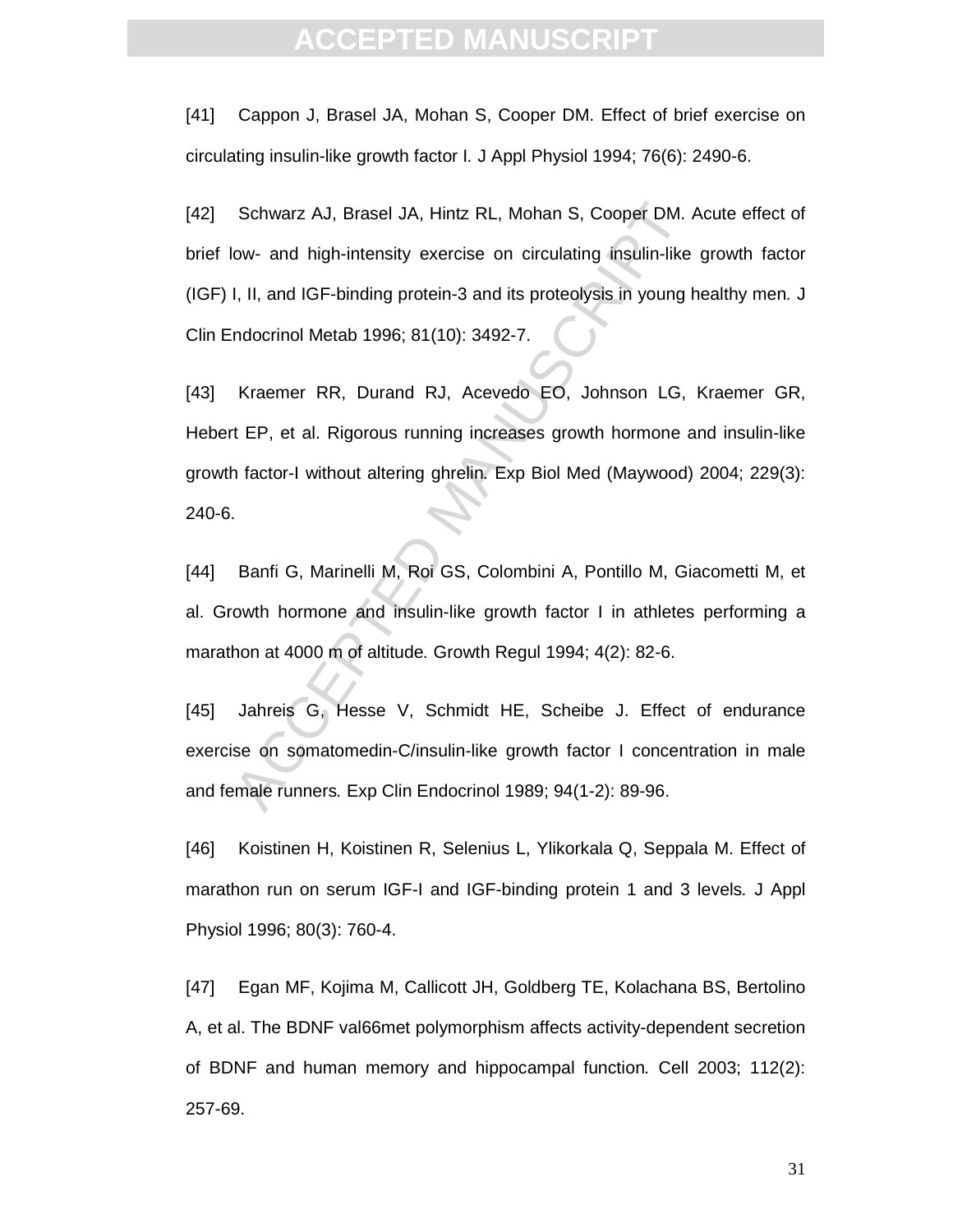[48] Broad KD, Mimmack ML, Keverne EB, Kendrick KM. Increased BDNF and trk-B mRNA expression in cortical and limbic regions following formation of a social recognition memory. Eur J Neurosci 2002; 16(11): 2166-74.

[49] Jovanovic JN, Czernik AJ, Fienberg AA, Greengard P, Sihra TS. Synapsins as mediators of BDNF-enhanced neurotransmitter release. Nat Neurosci 2000; 3(4): 323-9.

directly. Let b Nethesd Letter, 16(11): 2166 7<br>Jovanovic JN, Czernik AJ, Fienberg AA, Greengard<br>ssins as mediators of BDNF-enhanced neurotransmitter<br>sci 2000; 3(4): 323-9.<br>Xu B, Gottschalk W, Chow A, Wilson RI, Schnell E, [50] Xu B, Gottschalk W, Chow A, Wilson RI, Schnell E, Zang K, et al. The role of brain-derived neurotrophic factor receptors in the mature hippocampus: modulation of long-term potentiation through a presynaptic mechanism involving TrkB. J Neurosci 2000; 20(18): 6888-97.

[51] Scharfman H, Goodman J, Macleod A, Phani S, Antonelli C, Croll S. Increased neurogenesis and the ectopic granule cells after intrahippocampal BDNF infusion in adult rats. Exp Neurol 2005; 192(2): 348-56.

[52] Eriksson PS, Perfilieva E, Bjork-Eriksson T, Alborn AM, Nordborg C, Peterson DA, et al. Neurogenesis in the adult human hippocampus. Nat Med 1998; 4(11): 1313-7.

[53] Erickson KI, Voss MW, Prakash RS, Basak C, Szabo A, Chaddock L, et al. Exercise training increases size of hippocampus and improves memory. Proc Natl Acad Sci U S A 2011; 108(7): 3017-22.

[54] Kempermann G, Wiskott L, Gage FH. Functional significance of adult neurogenesis. Curr Opin Neurobiol 2004; 14(2): 186-91.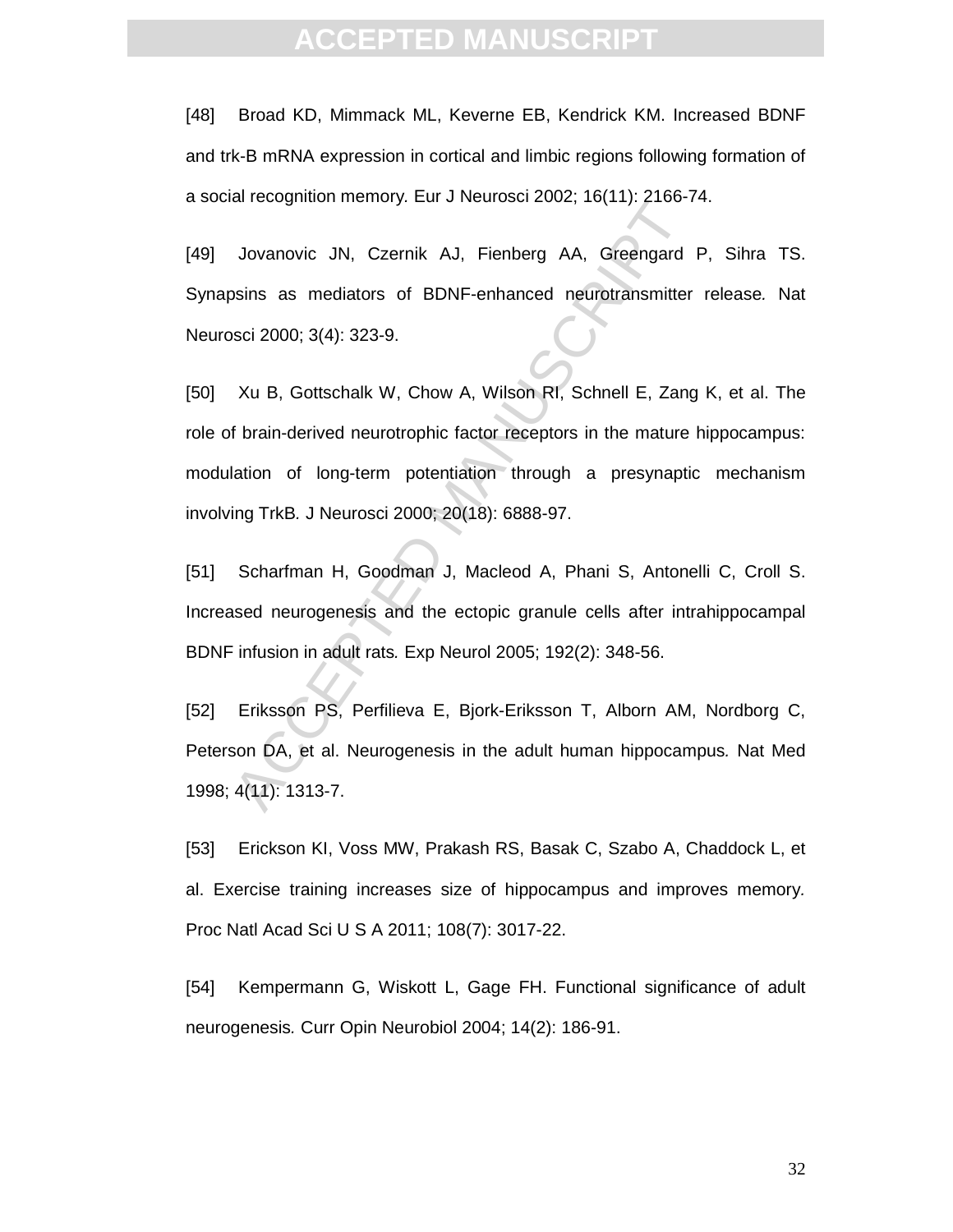

 $(b)$ 

A-EX3: (n=5) Acute exercise in weeks 1 & 3; 3 weeks sedentary C-EX3: (n=9) Acute exercise in weeks 1 & 3; 3 weeks aerobic training



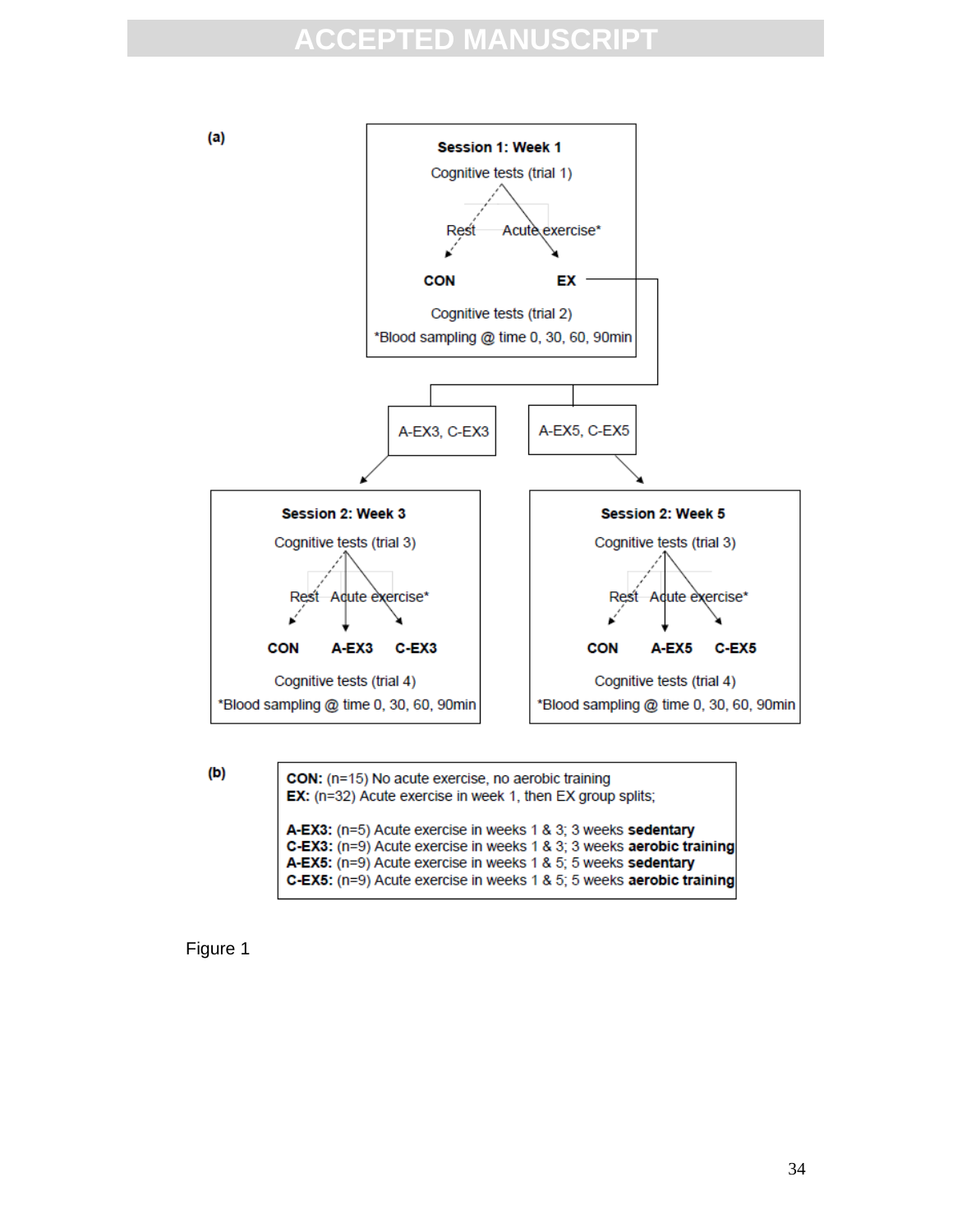$(a)$ 

 $(b)$ 

 $(c)$ 

**Face-Name matching** 



 $Ex$ 



O

CON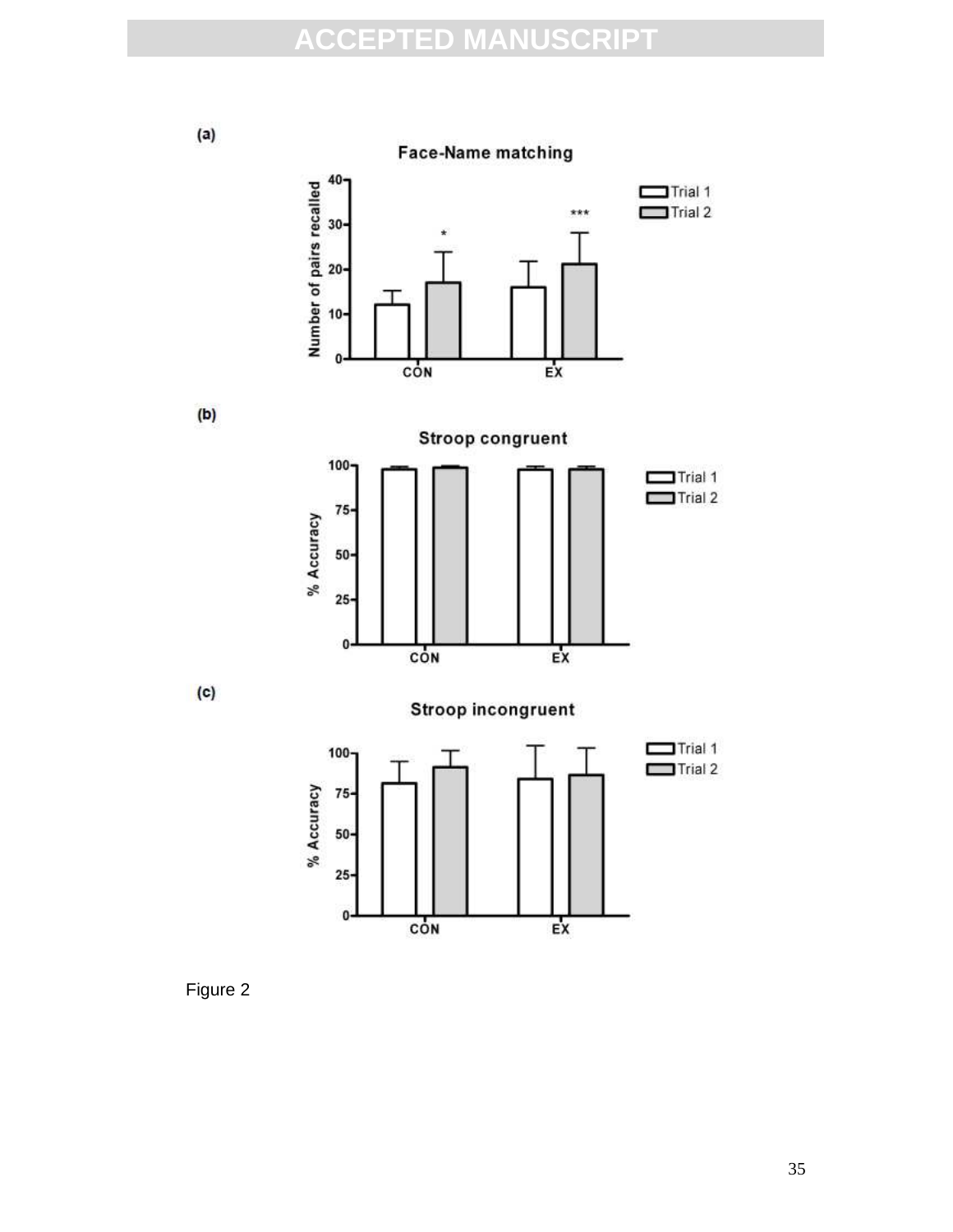





Figure 3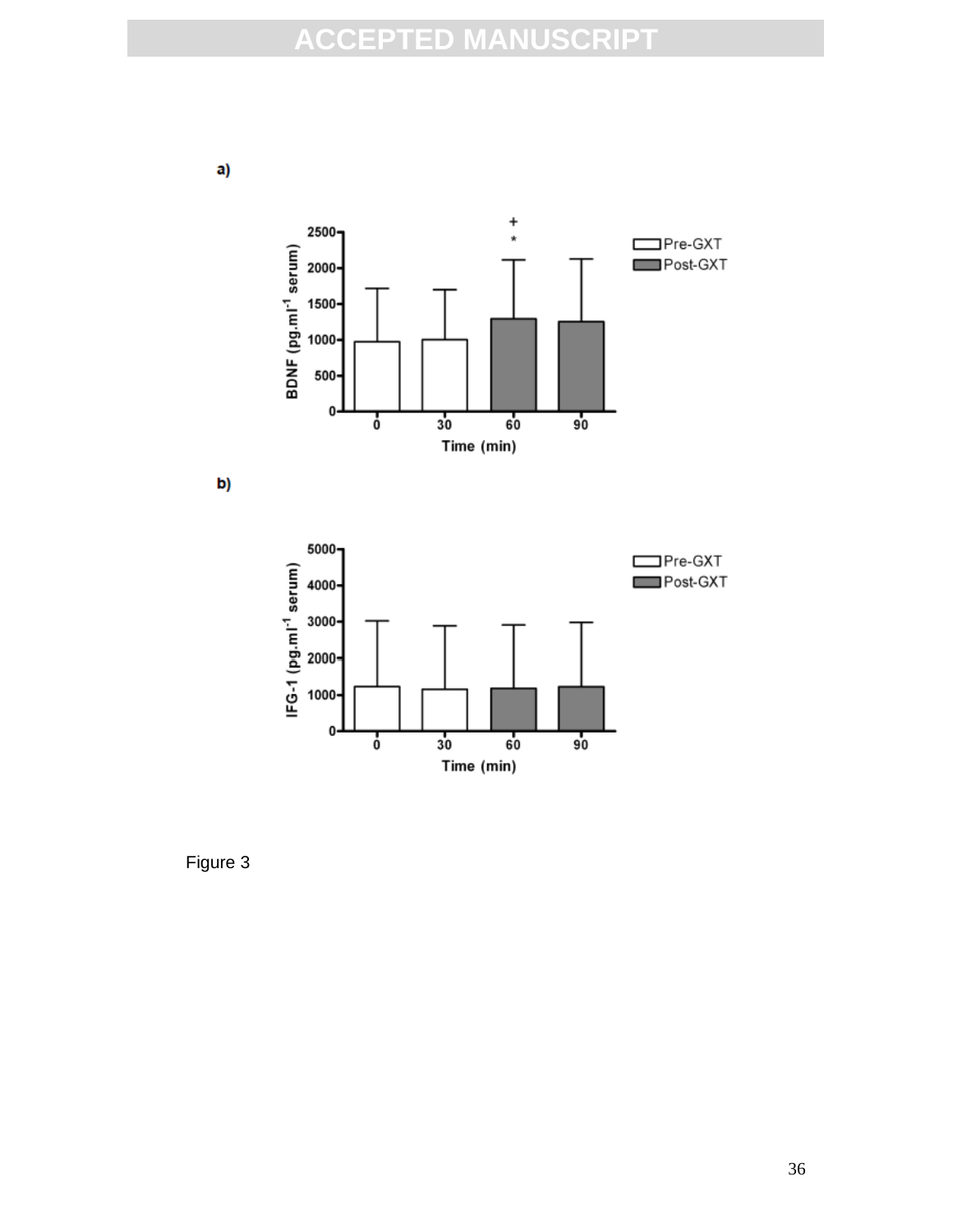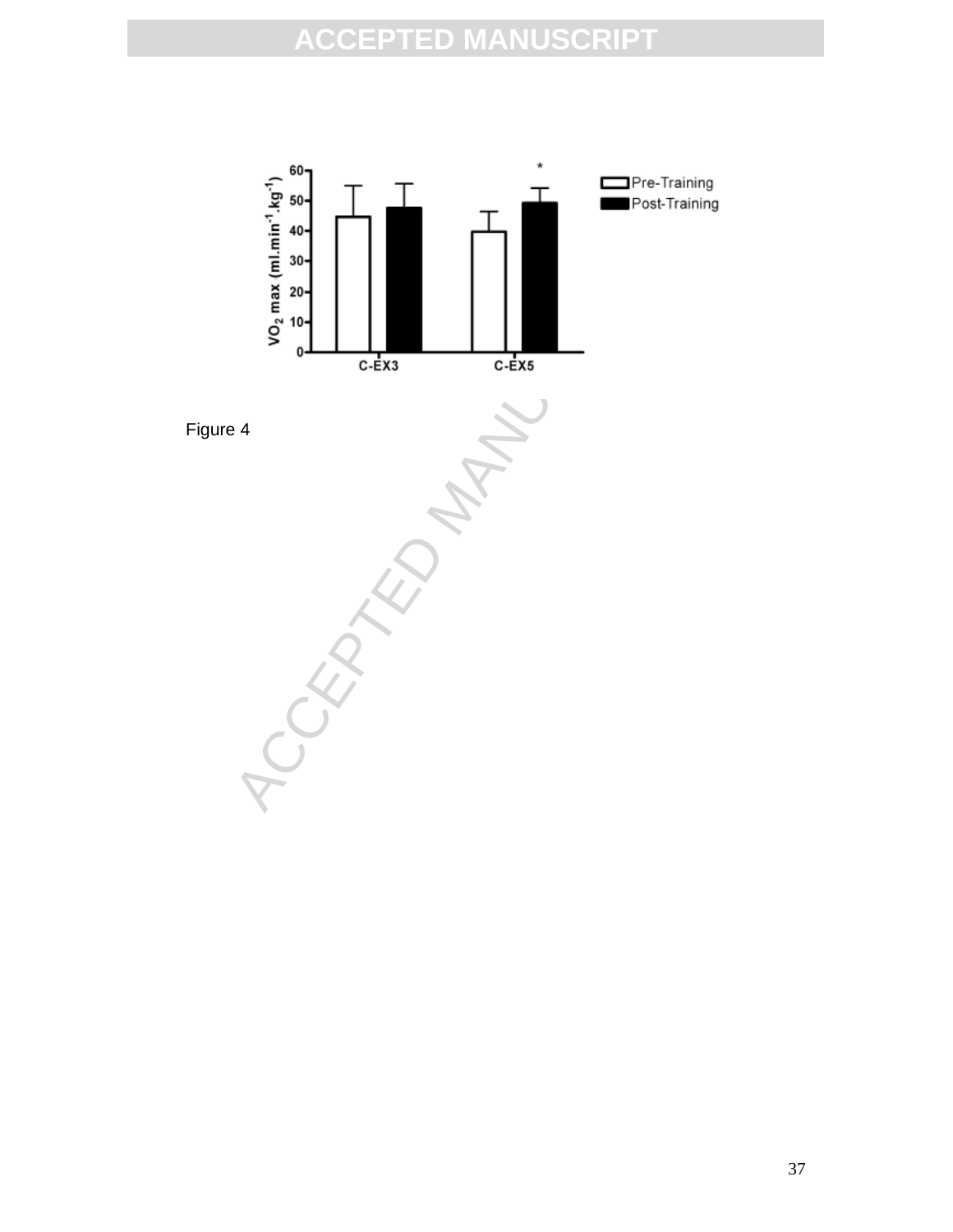





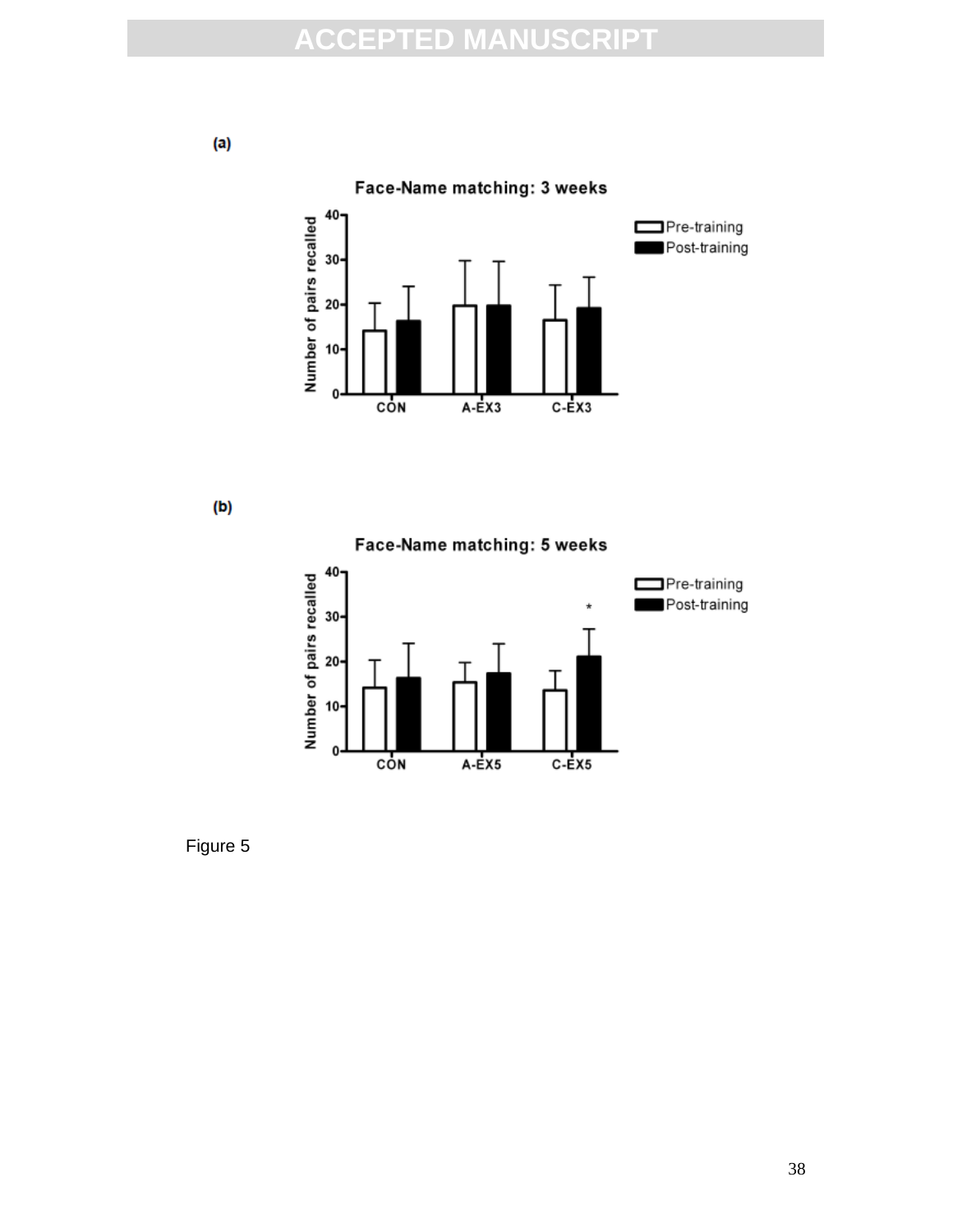$(a)$ 





Figure 6